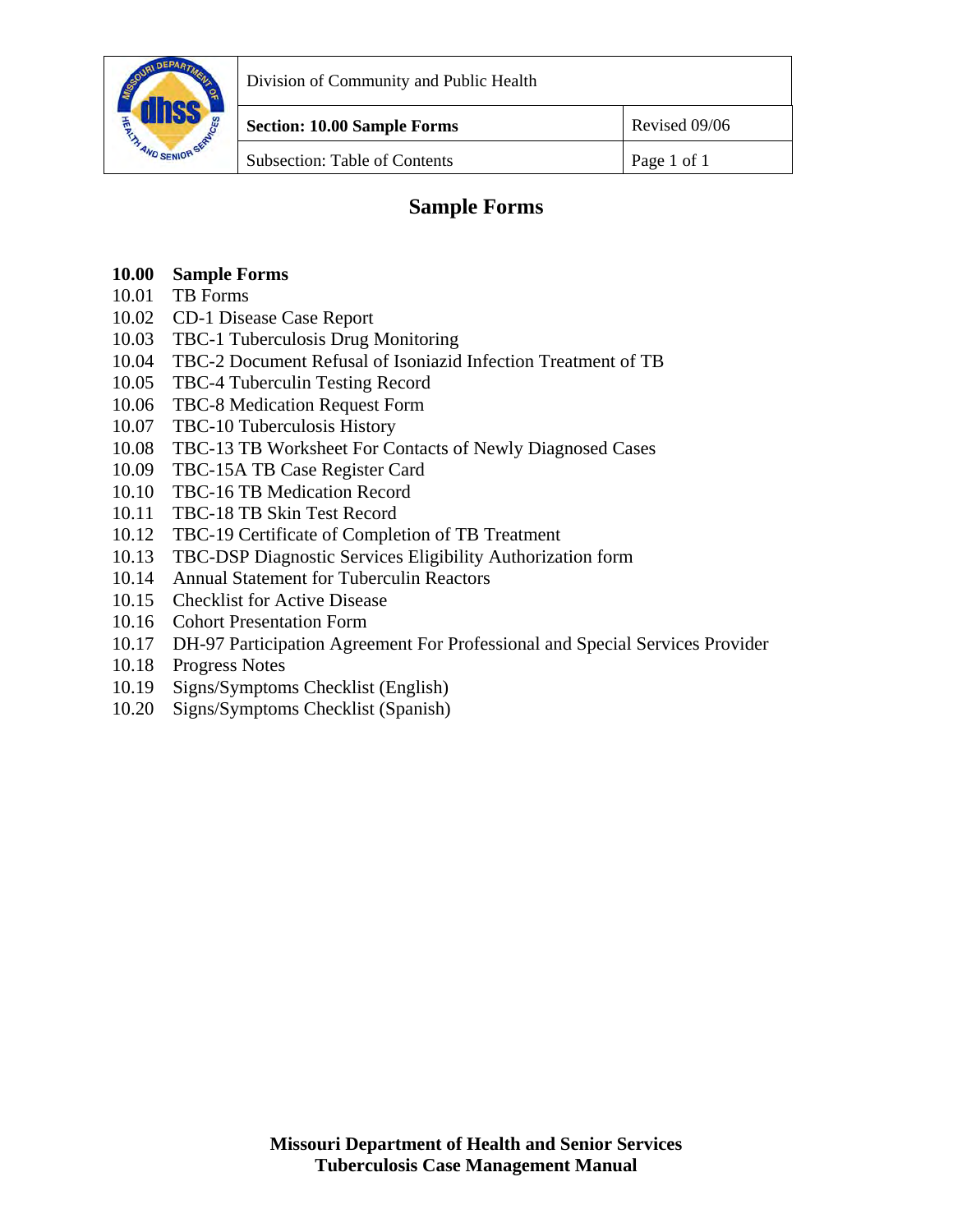<span id="page-1-0"></span>

Division of Community and Public Health

Subsection: 10.01 List & Description of Forms Page 1 of 2

## **Sample Forms: List & Description**

The Bureau of Communicable Disease Control and Prevention uses the following forms:

 **CD-1 Disease Case Report:** Used by any health care provider or laboratory to report reportable disease (**including tuberculosis infection and disease,** but not AIDS/HIV) according to RSMo 192.006 and 192.020; 19 CSR 20-20.020 and 19 CSR 20-080 (See Appendix 3).

**TBC-1 Tuberculosis Drug Monitoring:** Used to document monthly monitoring of persons on antituberculosis medications for **tuberculosis disease.** (For persons taking treatment for tuberculosis infection, see TBC-4.)

## **TBC-2 Form to Document Refusal of Isoniazid Infection Treatment of**

**Tuberculosis:** Used to inform the person of the benefits of taking treatment for tuberculosis infection, and to obtain their signature that they are refusing treatment. May encourage the person to think carefully about the consequences of refusal.

**TBC-4 Tuberculin Testing Record:** Used by local health departments to document and report to the Bureau of Communicable Disease Control and Prevention are the following:

 Baseline assessment data for treatment Completion of treatment Consent for testing and contract to return for reading Current tuberculin skin test result Follow-up chest x-ray History of past tuberculin tests and BCG vaccination Monthly monitoring of treatment Patient demographics and locating information Reason for testing Risk factors Treatment recommendations

 This form can also be used as a Treatment register and tickler file. (According RSMo 192.006 and 192.020; 19 CSR 20-20.020 and 19 CSR 20-080; local statutes and ordinances).

**TBC-10 Tuberculosis History:** Used to determine current status and previous history of persons with tuberculosis disease ONLY.

**TBC-13 Tuberculosis Worksheet for Contacts of Newly Diagnosed Cases of Tuberculosis:** Used to document the results of tuberculin skin tests of all

> **Missouri Department of Health and Senior Services Tuberculosis Case Management Manual**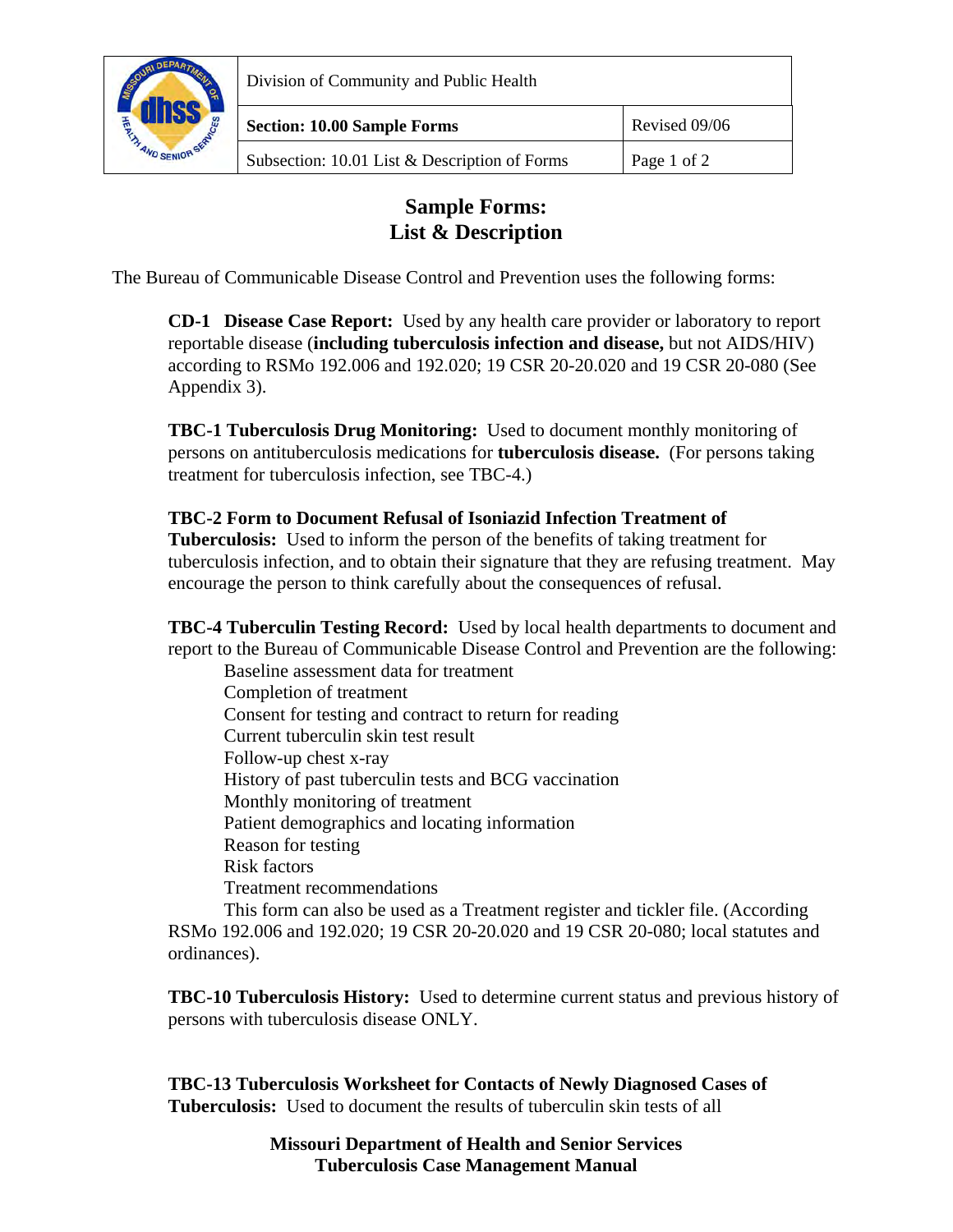

| Division of Community and Public Health       |               |
|-----------------------------------------------|---------------|
| <b>Section: 10.00 Sample Forms</b>            | Revised 09/06 |
| Subsection: 10.01 List & Description of Forms | Page 2 of 2   |

 Identified contacts to tuberculosis disease. The form is to be completed by three months after the case is initially identified. A copy of the form is forwarded to the Bureau of Communicable Disease Control and Prevention through the district tuberculosis control nurse.

**TBC-15A Tuberculosis Case Register Card:** Used by the Bureau of Communicable Disease Control and Prevention Registrar to maintain current information on all tuberculosis disease patients in the Out state (non-metropolitan) areas. May be used by any LPHA as an aid to maintaining current information on their patients with tuberculosis disease in one central Location (i.e. a register).

**TBC-18 Tuberculin Skin Test Record:** Used by any health care provider to furnish a record for proof of tuberculin skin test results to persons who need such proof for employment or other purposes. There is space for up to seven (7) results, with type of test, dates given and read, agency, and provider signature.

## **OTHER SAMPLE FORMS**

Annual Statement for Tuberculin Reactors Checklist for Active Disease Diagnostic Services Eligibility/Authorization Medication Request Form Signs/Symptoms Checklist (English) Sings/Symptoms Checklist (Spanish)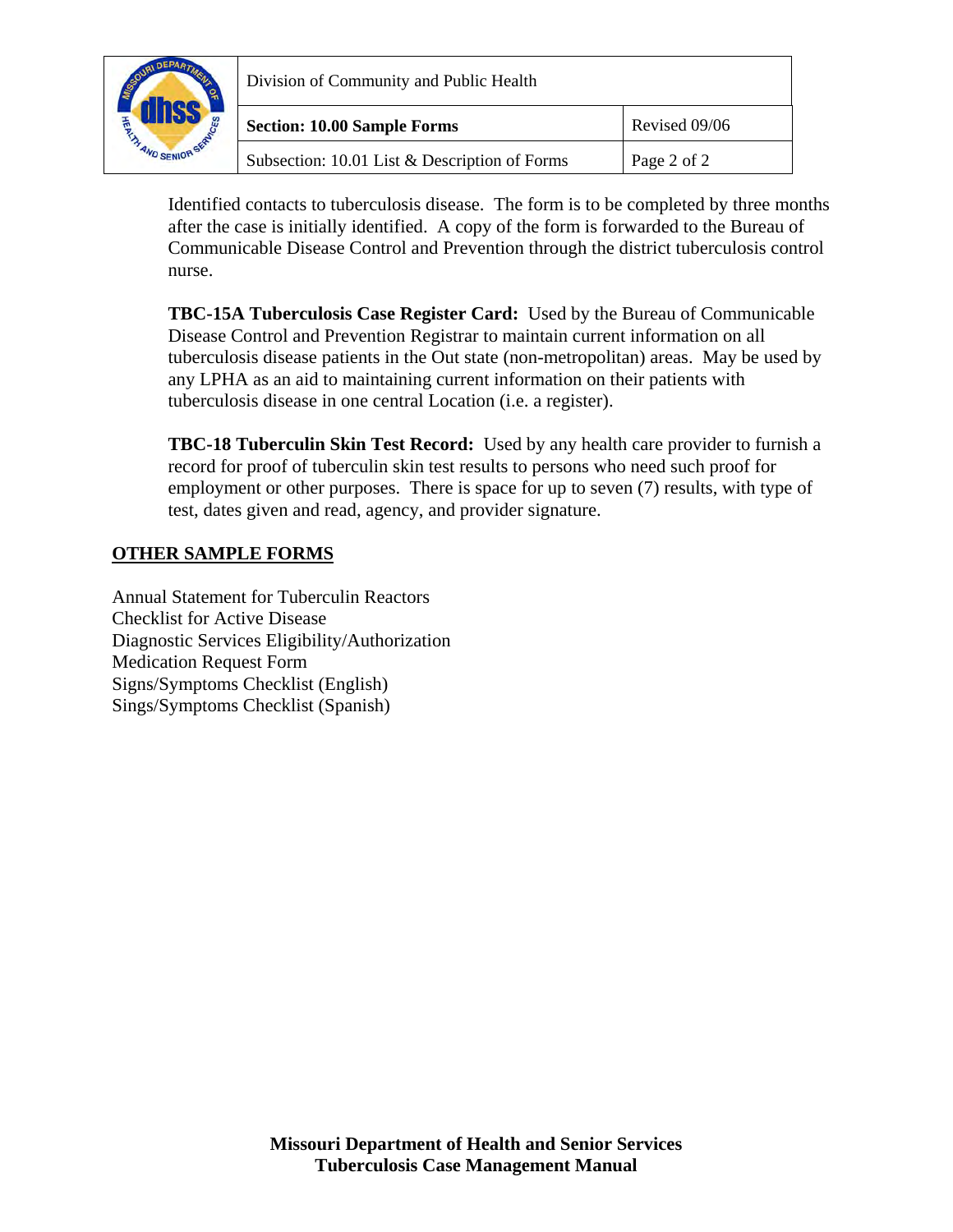<span id="page-3-0"></span>

|                             |                                                      |                                                                                         | MISSOURI DEPARTMENT OF HEALTH AND SENIOR SERVICES                                                           |                                |                                 |                                                                                            |                           |                              |                    |                          |                                  |                |                       |                                                             |              |                                                                 |                |                     |                             |                        | FOR PUBLIC HEALTH AGENCY USE ONLY                      |                              |
|-----------------------------|------------------------------------------------------|-----------------------------------------------------------------------------------------|-------------------------------------------------------------------------------------------------------------|--------------------------------|---------------------------------|--------------------------------------------------------------------------------------------|---------------------------|------------------------------|--------------------|--------------------------|----------------------------------|----------------|-----------------------|-------------------------------------------------------------|--------------|-----------------------------------------------------------------|----------------|---------------------|-----------------------------|------------------------|--------------------------------------------------------|------------------------------|
|                             |                                                      |                                                                                         | Section for Communicable Disease Prevention                                                                 |                                |                                 |                                                                                            |                           |                              |                    |                          |                                  |                |                       |                                                             |              |                                                                 |                | CONDITION I.D.      |                             |                        | PARTY I.D.                                             |                              |
|                             |                                                      |                                                                                         | 930 Wildwood Drive, P.O. Box 570, Jefferson City, MO 65102-0570                                             |                                |                                 |                                                                                            |                           |                              |                    |                          |                                  |                |                       |                                                             |              |                                                                 |                | OUTBREAK I.D.       |                             |                        |                                                        | DATE RECEIVED BY LPHA        |
|                             |                                                      |                                                                                         | Telephone: (573) 751-6113 FAX: (573) 526-0235<br><b>DISEASE CASE REPORT</b>                                 |                                |                                 |                                                                                            |                           |                              |                    |                          |                                  |                |                       |                                                             |              |                                                                 |                |                     |                             |                        |                                                        |                              |
|                             |                                                      |                                                                                         | IF CONDITION IS SUSPECTED AS BEING RELATED TO A DELIBERATE ACT OR OUTBREAK, CALL THE MISSOURI DEPARTMENT OF |                                |                                 |                                                                                            |                           |                              |                    |                          |                                  |                |                       |                                                             |              |                                                                 |                | <b>JURISDICTION</b> |                             |                        |                                                        |                              |
|                             | NAME (LAST, FIRST, M.I.)                             |                                                                                         | HEALTH AND SENIOR SERVICES 24 HOURS A DAY, 7 DAYS A WEEK AT 1-800-392-0272                                  |                                |                                 |                                                                                            |                           |                              |                    | PATIENT IDENTIFIER       |                                  |                |                       | DATE OF BIRTH                                               |              | AGE                                                             |                |                     | <b>MARITAL STATUS</b>       |                        | <b>SEX</b>                                             |                              |
|                             |                                                      |                                                                                         |                                                                                                             |                                |                                 |                                                                                            |                           |                              |                    |                          |                                  |                |                       |                                                             |              |                                                                 |                |                     |                             |                        |                                                        | $\Box$ Male $\Box$ Female    |
|                             | PATIENT'S COUNTRY OF ORIGIN                          |                                                                                         |                                                                                                             |                                | DATE ARRIVED IN USA             |                                                                                            |                           | <b>OCCUPATION</b>            |                    |                          |                                  |                |                       |                                                             |              | RACE/ETHNICITY (CHECK ALL THAT APPLY)<br>$\Box$ AMERICAN INDIAN |                |                     | $\Box$ PACIFIC ISLANDER     |                        |                                                        | $\Box$ UNKNOWN               |
|                             |                                                      |                                                                                         |                                                                                                             |                                |                                 |                                                                                            |                           |                              |                    |                          |                                  |                |                       |                                                             | $\Box$ ASIAN |                                                                 |                |                     | <b>N</b> WHITE              |                        |                                                        |                              |
|                             | <b>HOME TELEPHONE</b>                                |                                                                                         |                                                                                                             |                                | <b>WORK TELEPHONE</b>           |                                                                                            |                           | PARENT OR GUARDIAN           |                    |                          |                                  |                |                       |                                                             | $\Box$ BLACK |                                                                 |                |                     |                             |                        | $\Box$ OTHER RACE – Specify:                           |                              |
|                             | <b>IS PERSON</b>                                     | <b>ADDRESS</b>                                                                          |                                                                                                             |                                |                                 |                                                                                            |                           |                              |                    |                          |                                  |                | CITY, STATE, ZIP CODE |                                                             |              | HISPANIC: $\Box$ YES $\Box$ NO $\Box$ UNK                       |                |                     |                             |                        | <b>COUNTY OF RESIDENCE</b>                             |                              |
| Patient Information         | HOMELESS?<br>$\Box$ YES                              |                                                                                         |                                                                                                             |                                |                                 |                                                                                            |                           |                              |                    |                          |                                  |                |                       |                                                             |              |                                                                 |                |                     |                             |                        |                                                        |                              |
|                             | <b>WAS PATIENT</b><br>HOSPITALIZED?                  |                                                                                         | IF YES, NAME OF HOSPITAL                                                                                    |                                |                                 |                                                                                            |                           |                              |                    | HOSPITAL ADDRESS         |                                  |                |                       |                                                             |              | CITY, STATE, ZIP CODE                                           |                |                     |                             |                        | HOSPITAL TELEPHONE                                     |                              |
|                             | $\Box$ YES $\Box$ NO                                 |                                                                                         |                                                                                                             |                                |                                 |                                                                                            |                           |                              |                    |                          |                                  |                |                       |                                                             |              |                                                                 |                |                     |                             |                        |                                                        |                              |
|                             | REPORTER NAME (Form Completed By)                    |                                                                                         |                                                                                                             |                                | <b>REPORTING FACILITY</b>       |                                                                                            |                           |                              |                    |                          | REPORTER ADDRESS                 |                |                       |                                                             |              | CITY, STATE, ZIP CODE                                           |                |                     |                             |                        | REPORTER TELEPHONE                                     |                              |
|                             |                                                      |                                                                                         |                                                                                                             |                                |                                 |                                                                                            |                           |                              |                    |                          |                                  |                |                       |                                                             |              | PHYSICIAN/CLINIC TELEPHONE                                      |                |                     |                             |                        |                                                        |                              |
| Reporter                    | TYPE OF REPORTING FACILITY<br>$\Box$ PHYSICIAN       |                                                                                         | $\Box$ OUTPATIENT CLINIC                                                                                    |                                |                                 | DATE OF REPORT                                                                             |                           |                              |                    |                          | PHYSICIAN/CLINIC NAME            |                |                       |                                                             |              |                                                                 |                |                     |                             |                        | HAS PATIENT BEEN NOTIFIED<br>OF DIAGNOSIS/LAB RESULTS? |                              |
|                             | $\Box$ HOSPITAL<br>$\Box$ SCHOOL                     |                                                                                         | □ LABORATORY<br>$\Box$ OTHER:                                                                               |                                |                                 | PHYSICIAN/CLINIC ADDRESS                                                                   |                           |                              |                    |                          |                                  |                |                       |                                                             |              | CITY, STATE, ZIP CODE                                           |                |                     |                             |                        | $\Box$ YES $\Box$ NO $\Box$ UNK                        |                              |
|                             | PREGNANT                                             |                                                                                         |                                                                                                             |                                |                                 | OTHER ASSOCIATED CASES?                                                                    |                           |                              |                    |                          |                                  |                |                       |                                                             |              | RECENT TRAVEL OUTSIDE OF IMMEDIATE AREA?                        |                |                     |                             |                        |                                                        |                              |
|                             | $\Box$ YES - DUE DATE:                               |                                                                                         |                                                                                                             |                                |                                 |                                                                                            |                           |                              |                    | $\Box$ YES $\Box$ NO     |                                  |                |                       | DATE OF DEPARTURE                                           |              |                                                                 | DATE OF RETURN |                     |                             | <b>TRAVEL LOCATION</b> |                                                        |                              |
|                             | $\square$ NO                                         | $\square$ UNK                                                                           |                                                                                                             |                                | $\Box$ YES $\Box$ NO $\Box$ UNK | <b>PATIENT</b>                                                                             |                           | $\square$ UNK                | <b>HHLD MEMBER</b> |                          |                                  |                |                       | IF YES, PROVIDE BUSINESS NAME, ADDRESS AND TELEPHONE NUMBER |              |                                                                 |                |                     |                             |                        |                                                        |                              |
|                             |                                                      | CHECK BELOW IF PATIENT OR MEMBER OF PATIENT'S<br>HOUSEHOLD (HHLD)<br>IS A FOOD HANDLER? |                                                                                                             |                                |                                 |                                                                                            |                           |                              | <b>UNK</b>         | <b>YES</b>               | N <sub>O</sub>                   |                | <b>UNK</b>            |                                                             |              |                                                                 |                |                     |                             |                        |                                                        |                              |
|                             | ASSOCIATED WITH OR ATTENDS CHILD/ ADULT CARE CENTER? |                                                                                         |                                                                                                             |                                |                                 |                                                                                            |                           |                              |                    |                          |                                  |                |                       |                                                             |              |                                                                 |                |                     |                             |                        |                                                        |                              |
|                             |                                                      |                                                                                         | ASSOCIATED WITH OR RESIDENT OF NURSING HOME?                                                                |                                |                                 |                                                                                            |                           |                              |                    |                          |                                  |                | L                     |                                                             |              |                                                                 |                |                     |                             |                        |                                                        |                              |
|                             |                                                      |                                                                                         | ASSOCIATED WITH OR INMATE OF CORRECTIONAL FACILITY?                                                         |                                |                                 |                                                                                            |                           |                              |                    |                          |                                  |                |                       |                                                             |              |                                                                 |                |                     |                             |                        |                                                        |                              |
|                             |                                                      |                                                                                         | ASSOCIATED WITH HOMELESS SHELTER?                                                                           |                                |                                 |                                                                                            |                           |                              |                    |                          |                                  |                | г                     |                                                             |              |                                                                 |                |                     |                             |                        |                                                        |                              |
| Risk/Background Information | IS A STUDENT OR FACULTY/STAFF OF A SCHOOL?           |                                                                                         |                                                                                                             |                                |                                 |                                                                                            |                           |                              |                    |                          |                                  |                | ┍                     |                                                             |              |                                                                 |                |                     |                             |                        |                                                        |                              |
|                             | IS A HEALTH CARE WORKER?                             |                                                                                         |                                                                                                             |                                |                                 | г                                                                                          |                           |                              |                    |                          |                                  |                | г                     |                                                             |              |                                                                 |                |                     |                             |                        |                                                        |                              |
|                             | OTHER (specify):                                     |                                                                                         |                                                                                                             |                                |                                 | DATE RECEIVED<br>DATE DONATED<br>SPECIFY TYPE OF BLOOD OR TISSUE AND FACILITY NAME/ADDRESS |                           |                              |                    |                          |                                  |                |                       |                                                             |              |                                                                 |                |                     |                             |                        |                                                        |                              |
|                             |                                                      |                                                                                         | HAS PATIENT DONATED OR RECEIVED BLOOD OR TISSUE?                                                            |                                |                                 |                                                                                            | П                         |                              |                    |                          |                                  |                |                       |                                                             |              |                                                                 |                |                     |                             |                        |                                                        |                              |
|                             | DISEASE/CONDITION NAME(S)                            |                                                                                         |                                                                                                             |                                | <b>ONSET DATE(S)</b>            |                                                                                            |                           |                              |                    | <b>DIAGNOSIS DATE(S)</b> |                                  |                |                       | SEVERITY OF VARICELLA<br>$\Box$ <50 lesions                 |              | VACCINATION HISTORY FOR REPORTED CONDITION/DATES                |                |                     |                             |                        |                                                        | <b>O UNKNOWN</b>             |
| Disease                     |                                                      |                                                                                         |                                                                                                             |                                |                                 |                                                                                            |                           |                              |                    |                          |                                  |                |                       | $\Box$ 50-249 lesions                                       |              |                                                                 |                |                     |                             |                        |                                                        |                              |
|                             |                                                      |                                                                                         |                                                                                                             |                                |                                 |                                                                                            |                           |                              |                    |                          |                                  |                |                       | $\Box$ 250-500 lesions                                      |              |                                                                 |                |                     |                             |                        |                                                        |                              |
|                             |                                                      |                                                                                         |                                                                                                             |                                |                                 |                                                                                            |                           |                              |                    |                          |                                  |                |                       | $\Box$ >500 lesions                                         |              |                                                                 |                |                     |                             |                        |                                                        |                              |
|                             | <b>SYMPTOM</b>                                       |                                                                                         | <b>SYMPTOM SITE</b>                                                                                         |                                | ONSET DATE<br>(MO/DAY/YR)       |                                                                                            | <b>DURATION</b><br>(DAYS) |                              |                    |                          | DID PATIENT DIE OF THIS ILLNESS? |                |                       |                                                             |              | □ YES □ NO - IF YES, GIVE DATE:                                 |                |                     |                             |                        |                                                        |                              |
|                             |                                                      |                                                                                         |                                                                                                             |                                |                                 |                                                                                            |                           |                              | <b>COMMENTS</b>    |                          |                                  |                |                       |                                                             |              |                                                                 |                |                     |                             |                        |                                                        |                              |
| Symptoms                    |                                                      |                                                                                         |                                                                                                             |                                |                                 |                                                                                            |                           |                              |                    |                          |                                  |                |                       |                                                             |              |                                                                 |                |                     |                             |                        |                                                        |                              |
|                             |                                                      |                                                                                         |                                                                                                             |                                |                                 |                                                                                            |                           |                              |                    |                          |                                  |                |                       |                                                             |              |                                                                 |                |                     |                             |                        |                                                        |                              |
|                             |                                                      |                                                                                         |                                                                                                             |                                |                                 |                                                                                            |                           |                              |                    |                          |                                  |                |                       |                                                             |              |                                                                 |                |                     |                             |                        |                                                        |                              |
|                             |                                                      |                                                                                         |                                                                                                             |                                |                                 |                                                                                            |                           |                              |                    |                          |                                  |                |                       | DO NOT COMPLETE DIAGNOSTICS IF LAB SLIP IS ATTACHED         |              |                                                                 |                |                     |                             |                        |                                                        |                              |
|                             | <b>RESULT</b><br>DATE                                |                                                                                         | TYPE OF TEST                                                                                                |                                | SPECIMEN TYPE/SOURCE            |                                                                                            |                           | SPECIMEN DATE<br>(MO/DAY/YR) |                    |                          | QUALITATIVE/QUANTITATIVE         | <b>RESULTS</b> |                       |                                                             |              | <b>REFERENCE</b><br>RANGE                                       |                |                     | CITY, STATE, ZIP CODE)      |                        | LABORATORY NAME/ADDRESS (STREET, or RFD,               | LIVER<br><b>FUNCTION</b>     |
|                             | (MO/DAY/YR)                                          |                                                                                         |                                                                                                             |                                |                                 |                                                                                            |                           |                              |                    |                          |                                  |                |                       |                                                             |              |                                                                 |                |                     |                             |                        |                                                        | <b>RESULTS</b><br><b>ALT</b> |
| <b>Diagnostics</b>          |                                                      |                                                                                         |                                                                                                             |                                |                                 |                                                                                            |                           |                              |                    |                          |                                  |                |                       |                                                             |              |                                                                 |                |                     |                             |                        |                                                        |                              |
|                             |                                                      |                                                                                         |                                                                                                             |                                |                                 |                                                                                            |                           |                              |                    |                          |                                  |                |                       |                                                             |              |                                                                 |                |                     |                             |                        |                                                        |                              |
|                             |                                                      |                                                                                         |                                                                                                             |                                |                                 |                                                                                            |                           |                              |                    |                          |                                  |                |                       |                                                             |              |                                                                 |                |                     |                             |                        |                                                        | AST                          |
|                             |                                                      |                                                                                         |                                                                                                             |                                |                                 |                                                                                            |                           |                              |                    |                          |                                  |                |                       |                                                             |              |                                                                 |                |                     |                             |                        |                                                        |                              |
|                             | TYPE OF TREATMENT<br>(MEDS) IF NOT                   |                                                                                         | <b>DOSAGE</b>                                                                                               | TREATMENT<br><b>START DATE</b> |                                 | TREATMENT<br><b>END DATE</b>                                                               |                           | TREATMENT<br><b>DURATION</b> |                    |                          |                                  |                | TREATMENT             | PREVIOUS MEDICATIONS USED FOR                               |              |                                                                 |                |                     | PREVIOUS TREATMENT FACILITY |                        |                                                        | TELEPHONE NUMBER             |
|                             | TREATED, REASON                                      |                                                                                         |                                                                                                             | (MO/DAY/YR)                    |                                 | (MO/DAY/YR)                                                                                |                           | (IN DAYS)                    |                    |                          |                                  |                |                       |                                                             |              |                                                                 |                |                     |                             |                        |                                                        |                              |
|                             |                                                      |                                                                                         |                                                                                                             |                                |                                 |                                                                                            |                           |                              |                    |                          |                                  |                |                       |                                                             |              |                                                                 |                |                     |                             |                        |                                                        |                              |
| Treatment                   |                                                      |                                                                                         |                                                                                                             |                                |                                 |                                                                                            |                           |                              |                    |                          |                                  |                |                       |                                                             |              |                                                                 |                |                     |                             |                        |                                                        |                              |
|                             |                                                      |                                                                                         |                                                                                                             |                                |                                 |                                                                                            |                           |                              |                    |                          |                                  |                |                       |                                                             |              |                                                                 |                |                     |                             |                        |                                                        |                              |
|                             |                                                      |                                                                                         |                                                                                                             |                                |                                 |                                                                                            |                           |                              |                    |                          |                                  |                |                       |                                                             |              |                                                                 |                |                     |                             |                        |                                                        |                              |
|                             | MO 580-0779 (4-05)                                   |                                                                                         |                                                                                                             |                                |                                 |                                                                                            |                           |                              |                    |                          |                                  |                |                       |                                                             |              |                                                                 |                |                     |                             |                        |                                                        | $CD-1$                       |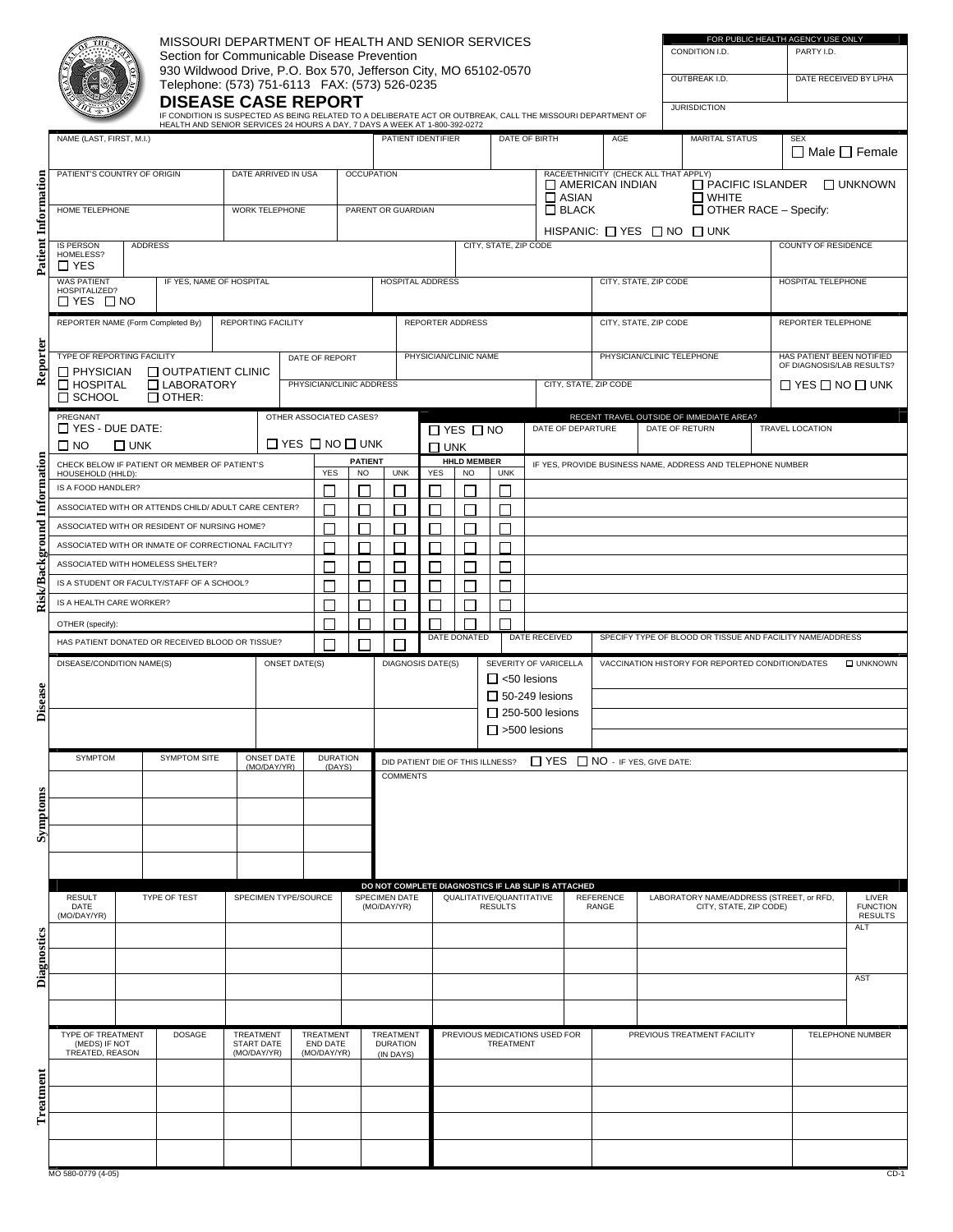### **NOTES FOR ALL RELEVANT SECTIONS**

- For cases of varicella, complete only the data fields for the patient's: Name, Date of Birth, County of Residence, Date of Report, Other Associated Cases, Disease/Condition Name(s), Onset Date, Severity of Varicella, Vaccination History for Reported Condition/Dates, and Did Patient Die Of This Illness; if diagnostic test(s) were performed - provide Lab Slip.
- Do not use this form to report weekly aggregate influenza incidence.
- Risk factors, diagnostics, treatments, and symptoms shown below are examples. To see a list of communicable disease resources available online, go to http://www.dhss.mo.gov/CommunicableDisease/. For additional information or to report a case of a reportable disease/condition, you may also contact the Office of Surveillance at 1-866-629-9891.
- All dates must be in MONTH/DAY/YEAR (01/01/2005) format.
- To be complete, all addresses should include the city, state, and zip code.
- All telephone numbers should include the area code.

#### **PATIENT INFORMATION**

- Name: Provide the patient's full name, including the full first name.
- Patient Identifier: Provide patient's SSN, medical record, inmate, DCN, or other identifying number and indicate identifier provided.
- Age: If the patient is less than one year, provide patient age in months; or if less than one month, provide patient age in days.
- Race/ethnicity: Patient race/ethnicity is determined by the self-identification of each patient.
- Date arrived in USA: Do not complete this data field for those patients who were born in the United States as an American citizen.
- Address: If homeless, check the appropriate box and provide an address where the patient can be located (i.e., shelter, etc.).
- Patient hospitalized: Indicate if the patient was hospitalized due to the reported disease/condition.

#### **REPORTER**

- Reporter name (Form completed by): Provide the name of the individual who completed this form.
- Reporting facility: Provide the name of the facility where the Reporter is employed. Facilities include hospital, physician, local public health agency, etc.
- Date of report: Provide the date the form was submitted by the Reporter.

#### **RISK/BACKGROUND INFORMATION**

- Associated cases: Indicate if other cases (individuals with similar symptoms) are associated with the patient's disease/condition.
- Other risk/background information may include environmental exposure or exposure due to animals, recreation, and occupation.

#### **DISEASE**

- Disease name(s): Specify the disease(s)/condition(s) that is reported on this form, as listed in 19 CSR 20-20.020 Reporting Communicable, Environmental and Occupational Diseases – Sections (1) and (2).
- Onset date: Indicate the date when the symptoms started.
- Diagnosis date: Indicate the date when a physician diagnosed the disease/condition.
- Severity of varicella: Indicate the estimated number of skin lesions on the patient's total body surface.
- Vaccination history: Provide the vaccination history for the disease/condition, including vaccine type and manufacturer.

#### **SYMPTOMS**

- Symptom: Indicate the symptom(s) associated with the disease/condition. Symptoms may include jaundice, fever, headache, rash, lesion, discharge, etc.
- Onset date: Indicate the date when each symptom started.
- Pertinent information: Provide any additional symptoms-related comments. Attach additional sheets if more space is needed.

#### **DIAGNOSTICS - Please attach a copy of all lab results. Do not complete this section if lab results are attached.**

- Result date: Indicate the date that each laboratory result was reported, usually to the submitting physician, clinic, etc.
- Type of test: Indicate each type of test performed. Examples of tests are carboxyhemoglobin, chest x-ray, culture, EIA, gram stain, ICP/MS, PCR, RBC/Serum Cholinesterase, RPR, serum organochlorine panel, etc.
- Specimen type/source: Indicate the specimen type/source for each test. Examples of specimen types are blood, cerebrospinal fluid (CSF), hair, nails, smear, stool, urine, etc.
- Specimen date: Indicate the collection date for each specimen.
- Qualitative/quantitative results: Indicate the result for each test.
	- o Examples of qualitative results are positive, reactive, negative, equivocal, undetectable, etc.
	- o Examples of quantitative results are 1:16, 2.0 mm, 2000 IU/mL, 65 mcg/dL, 1.8 IV, 10 ppb, index value, etc.
	- Examples of quantitative results for tuberculosis when administering the Mantoux test (PPD), indicate the diameter of the induration (i.e., 2 mm, 15 mm, etc.).
- Reference range: Indicate the reference range for each quantitative result. Examples of reference ranges are: <1:10, <600 IU/mL, 1:64, <10 mcg/dL, etc.
- Liver function results: ALT = alanine aminotransferase (SGPT); AST = aspartate aminostransferase (SGOT)

## **TREATMENT**

- Type of treatment: Indicate the medication(s) and/or therapy(ies) prescribed for treatment of the disease(s)/condition(s). Reasons for not treating include – but are not limited to – 'False Positive', 'Previously Treated', and 'Age'.
- Dosage: Indicate the number of units (i.e., 50, 500, etc.), measurement (i.e., cc, mg, etc.), and number of times taken each day and/or week for each medication.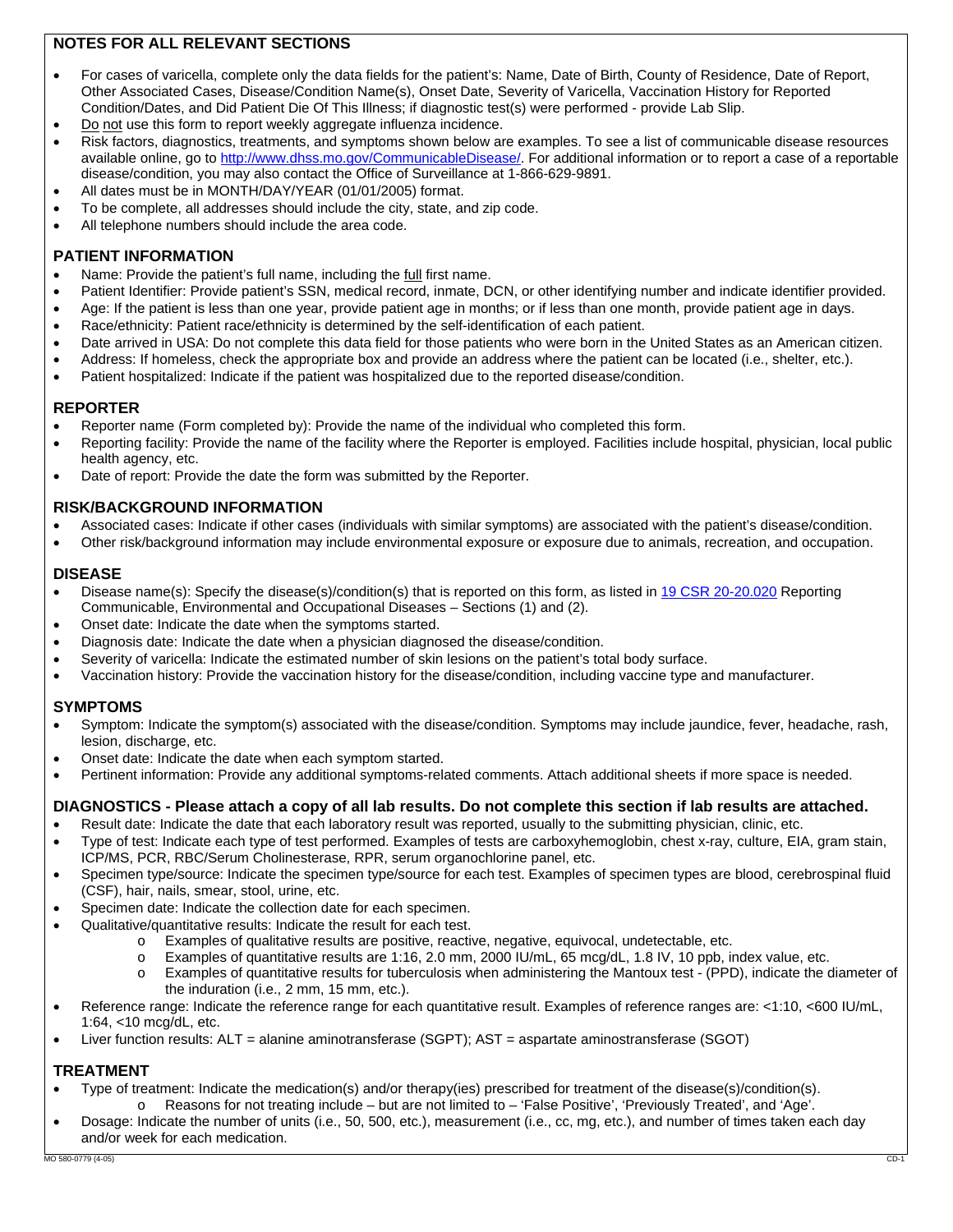<span id="page-5-0"></span>

#### **Missouri Department of Health and Senior services Tuberculosis Drug Monitoring**

| <b>Patient Name</b>                |                                           |           |                 |  | Local Public Health Agency |                          |                                                              |              |
|------------------------------------|-------------------------------------------|-----------|-----------------|--|----------------------------|--------------------------|--------------------------------------------------------------|--------------|
| Date of Birth                      |                                           | Age       | Med Start Date: |  |                            | Suspect □ TB Case □ MOTT |                                                              |              |
|                                    |                                           |           | Med Stop Date:  |  |                            |                          | Completed Treatment <b>IMoved</b> IDied <b>INot TB</b> ILost |              |
|                                    | Use new form when medications are changed |           |                 |  |                            |                          |                                                              |              |
| Date of Visit                      |                                           |           |                 |  |                            |                          |                                                              |              |
| Date of Next Visit                 |                                           |           |                 |  |                            |                          |                                                              |              |
|                                    |                                           |           |                 |  |                            |                          |                                                              |              |
| $\Box$ Daily                       | 2x Week 3 x Week                          |           |                 |  |                            |                          |                                                              |              |
|                                    |                                           |           |                 |  |                            |                          |                                                              |              |
| $\Box$ Daily                       | 2x Week 3 x Week                          |           |                 |  |                            |                          |                                                              |              |
|                                    |                                           |           |                 |  |                            |                          |                                                              |              |
| Daily                              | $\Box$ 2x Week $\Box$ 3 x Week            |           |                 |  |                            |                          |                                                              |              |
| <b>PZA</b>                         | <b>ng</b>                                 |           |                 |  |                            |                          |                                                              |              |
| $\Box$ Daily                       | 2x Week 3 x Week                          |           |                 |  |                            |                          |                                                              |              |
|                                    |                                           |           |                 |  |                            |                          |                                                              |              |
| $\Box$ Daily                       | 2x Week 3 x Week                          |           |                 |  |                            |                          |                                                              |              |
|                                    |                                           |           |                 |  |                            |                          |                                                              |              |
| Daily                              | 2x Week 3 x Week                          |           |                 |  |                            |                          |                                                              |              |
| Medication DOT: Y or N             |                                           |           |                 |  |                            |                          |                                                              |              |
| DOT Given By:                      |                                           |           |                 |  |                            |                          |                                                              |              |
|                                    |                                           |           |                 |  |                            |                          |                                                              |              |
|                                    | Self Administered Meds: Y or N            |           | <b>Baseline</b> |  |                            |                          |                                                              |              |
|                                    | Sputum Collected: Y or N (date)           |           |                 |  |                            |                          |                                                              |              |
| <b>Patients Weight:</b>            |                                           |           |                 |  |                            |                          |                                                              |              |
|                                    | LFT Collected: Y or N (date)              |           |                 |  |                            |                          |                                                              |              |
|                                    | Chest X-ray Done: Y or N (date)           |           |                 |  |                            |                          |                                                              |              |
|                                    | Fatigue, Weakness*                        |           |                 |  |                            |                          |                                                              |              |
|                                    | Fever*, Chills*                           |           |                 |  |                            |                          |                                                              |              |
|                                    | Loss of Appetite*                         |           |                 |  |                            |                          |                                                              |              |
| Adverse                            | Nausea, Vomiting*                         |           |                 |  |                            |                          |                                                              |              |
| <b>Effects All</b><br><b>Drugs</b> | Jaundice                                  |           |                 |  |                            |                          |                                                              |              |
|                                    | Dark Brown Urine                          |           |                 |  |                            |                          |                                                              |              |
|                                    | Rash, Itching*                            |           |                 |  |                            |                          |                                                              |              |
|                                    | Joint Pain                                |           |                 |  |                            |                          |                                                              |              |
| <b>INH</b>                         | <b>Peripheral Neuritis</b>                |           |                 |  |                            |                          |                                                              |              |
|                                    | Blurred Vision: Y or N                    |           |                 |  |                            |                          |                                                              |              |
|                                    | Decreased                                 |           |                 |  |                            |                          |                                                              |              |
|                                    | Red/Green                                 |           |                 |  |                            |                          |                                                              |              |
| Ethambutol                         | Vision                                    | Y or N    |                 |  |                            |                          |                                                              |              |
|                                    | Screen Vision: LT                         |           |                 |  |                            |                          |                                                              |              |
|                                    |                                           | <b>RT</b> |                 |  |                            |                          |                                                              |              |
| Rifampin                           | Birth Control Pills Taken?                |           |                 |  |                            |                          |                                                              |              |
| Any Drug                           | Other Symptoms                            |           |                 |  |                            |                          |                                                              |              |
|                                    | Nurses Signature                          |           |                 |  |                            |                          |                                                              |              |
| MO 580-1245 (9-05)                 |                                           |           |                 |  |                            |                          |                                                              | TBC-1 (9-05) |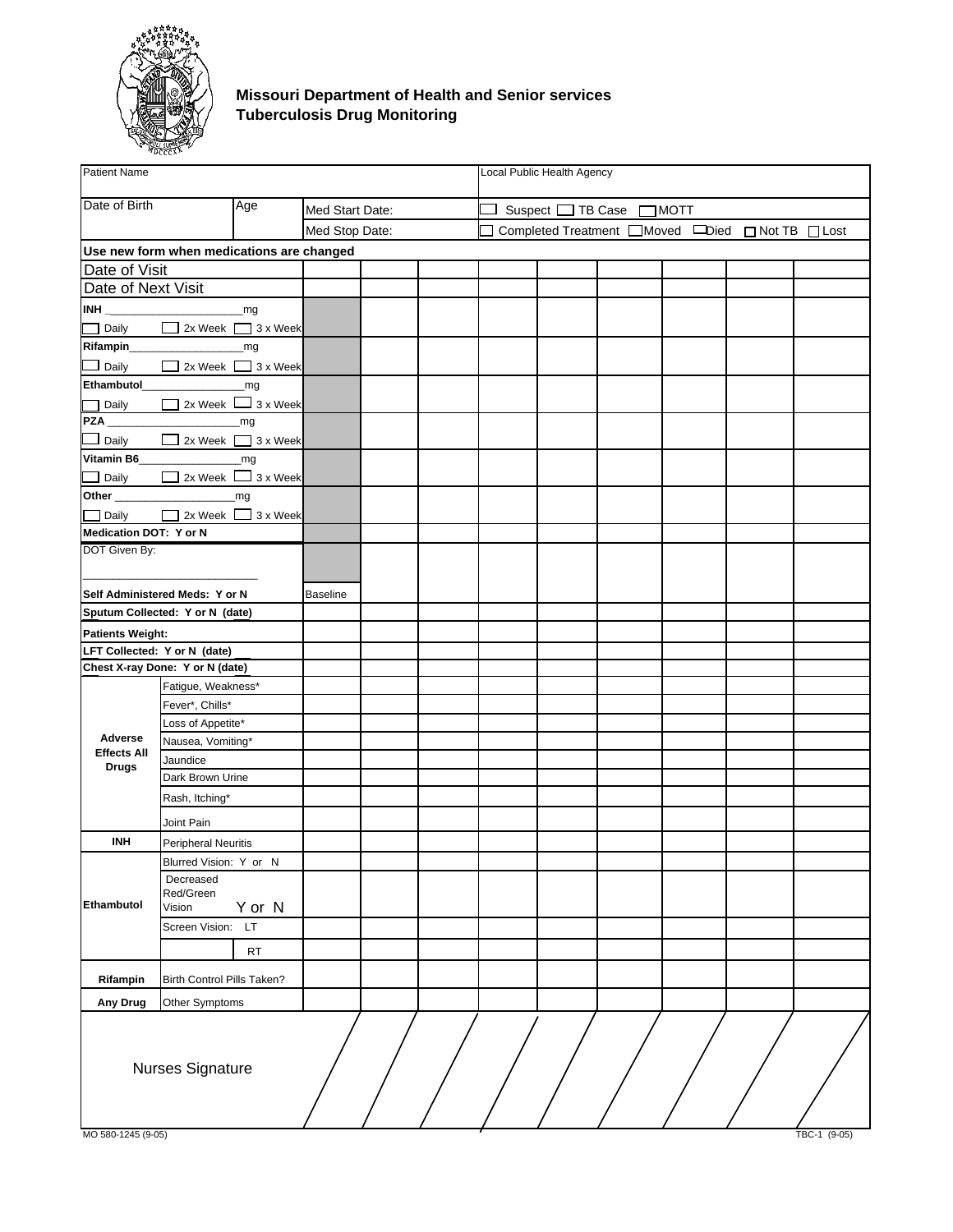<span id="page-6-0"></span>

## **Documentation to Decline Treatment of Latent TB Infection (LTBI)**

I have been identified as being infected with tuberculosis. I have had explained to me that I have a lifetime risk of developing tuberculosis disease. My physician has prescribed a course of treatment with Isoniazid (INH) or Rifampin. Treatment with this medication will prevent the disease in most individuals who complete a recommended course of treatment. The medication and nursing case management will be provided at no cost to me from the local health department.

Without treatment for LTBI, the risk of developing tuberculosis (TB) in the first year following infection is approximately 5%. If the medication is not taken, I have a 1 in 20 chance of developing active TB disease within the first year. After the first year, the risk of developing TB disease is less. For recently infected individuals and others at high risk for disease, that risk is greater than the risk associated with INH treatment.

I have read the information on this form about treatment for LTBI. I understand the benefits and risks of taking treatment. I have had an opportunity to ask questions.

The health department has offered to provide me with the medication and the nursing case management to decrease my risk for developing tuberculosis disease. However, I have chosen not to take the medication as recommended. If I should change my mind, I understand that the Health department will be available to advise me on this matter.

| Name (Print)                                                                               | Date of Birth |
|--------------------------------------------------------------------------------------------|---------------|
|                                                                                            |               |
| Address (Street, City, State, Zip)                                                         | County        |
| Signature of person refusing LTBI treatment or parent, guardian or other authorized person | Date          |
| Witness Name (Print)                                                                       |               |
| Witness Signature                                                                          | Date          |
| MO 580-1395 (07/06)                                                                        | $TBC--2$      |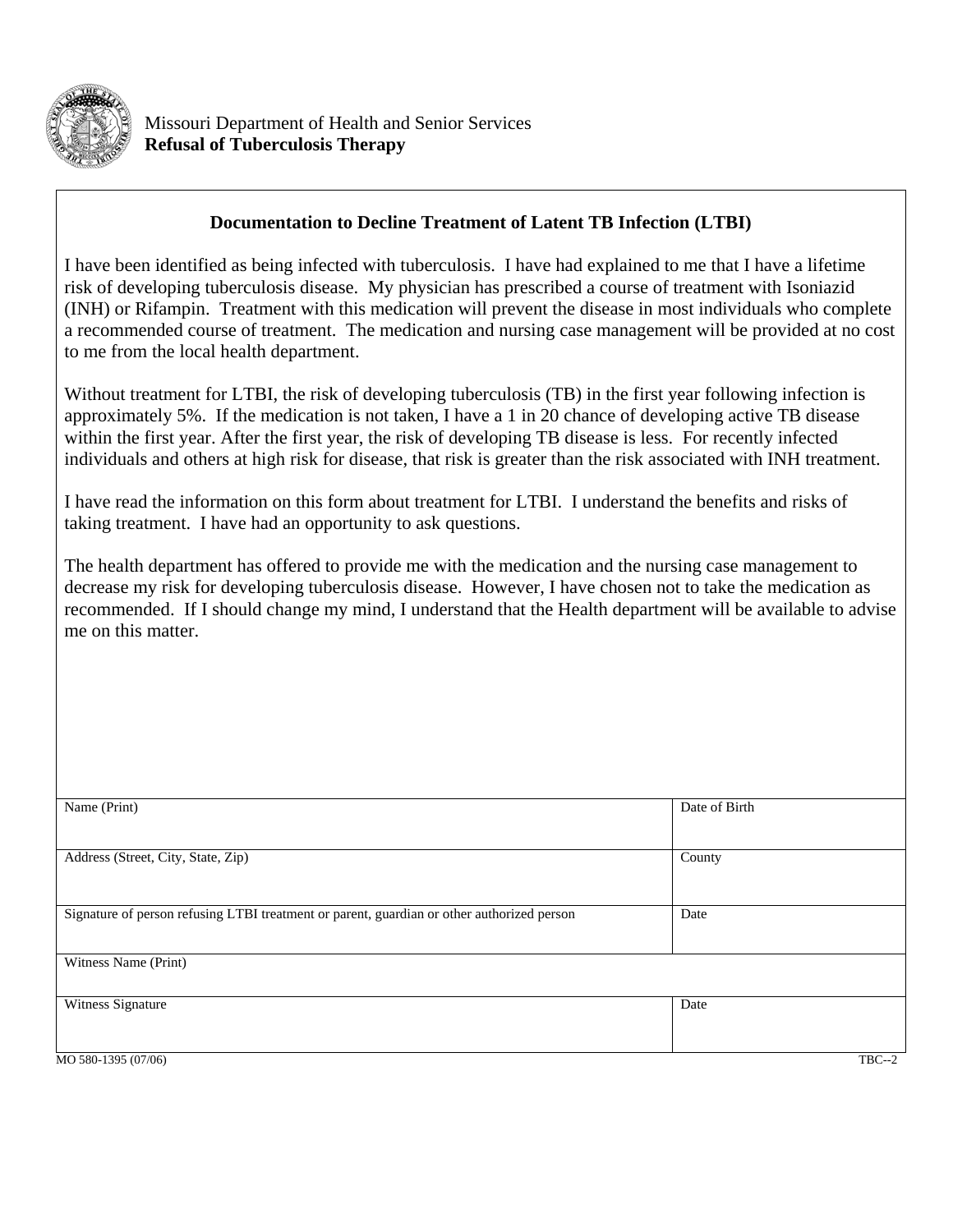| PREVENTIVE TREATMENT MONITORING<br><b>CONTINUATION</b><br><b>Patients Name</b><br><b>Date of Birth</b><br>Note: 9 months of INH treatment is recommended for all infected persons |                |                |                |                |                |                |                                       |                |                |                |                |             |                |                                    |                  |                                                                                                                   |                      |
|-----------------------------------------------------------------------------------------------------------------------------------------------------------------------------------|----------------|----------------|----------------|----------------|----------------|----------------|---------------------------------------|----------------|----------------|----------------|----------------|-------------|----------------|------------------------------------|------------------|-------------------------------------------------------------------------------------------------------------------|----------------------|
|                                                                                                                                                                                   |                |                |                |                |                |                |                                       |                |                |                |                |             |                |                                    |                  |                                                                                                                   |                      |
| <b>Encounter Date:</b>                                                                                                                                                            |                |                |                |                |                |                |                                       |                |                |                |                |             |                |                                    |                  |                                                                                                                   |                      |
|                                                                                                                                                                                   |                |                |                |                |                |                |                                       |                |                |                |                |             |                |                                    |                  |                                                                                                                   |                      |
|                                                                                                                                                                                   |                |                |                |                |                |                |                                       |                |                |                |                |             |                |                                    |                  | $\Box$ Client is Lost to rouw<br>$\Box$ Provider Decision to Stop<br>$\Box$ Physician Declined Preventive Therapy |                      |
| Allergies:                                                                                                                                                                        |                |                |                |                |                |                |                                       |                |                |                |                |             |                |                                    |                  |                                                                                                                   |                      |
| $\Box$ NKA $\Box$ Yes List:                                                                                                                                                       |                |                |                |                |                |                |                                       |                |                |                |                |             |                |                                    |                  |                                                                                                                   |                      |
|                                                                                                                                                                                   |                |                |                |                |                |                |                                       |                |                |                |                |             |                |                                    |                  |                                                                                                                   |                      |
| <b>Medications</b><br>mg                                                                                                                                                          |                |                |                |                |                |                |                                       |                |                |                |                |             |                |                                    |                  |                                                                                                                   |                      |
| $B-6$                                                                                                                                                                             |                |                |                |                |                |                |                                       |                |                |                |                |             |                |                                    |                  |                                                                                                                   | Date:                |
| INH                                                                                                                                                                               |                |                |                |                |                |                |                                       |                |                |                |                |             |                |                                    |                  |                                                                                                                   |                      |
| Rifampin                                                                                                                                                                          |                |                |                |                |                |                |                                       |                |                |                |                |             |                |                                    |                  |                                                                                                                   |                      |
| Other                                                                                                                                                                             |                |                |                |                |                |                |                                       |                |                |                |                |             |                |                                    |                  |                                                                                                                   |                      |
|                                                                                                                                                                                   |                |                |                |                |                |                |                                       |                |                |                |                |             |                |                                    |                  |                                                                                                                   |                      |
| <b>Adverse Effects</b>                                                                                                                                                            | Adverse        | Adverse        | Adverse        | Adverse        | Adverse        | Adverse        | Adverse                               | Adverse        | Adverse        | Adverse        | Adverse        | Adverse     |                |                                    |                  |                                                                                                                   |                      |
|                                                                                                                                                                                   | <b>Effects</b> | <b>Effects</b> | <b>Effects</b> | <b>Effects</b> | <b>Effects</b> | <b>Effects</b> | <b>Effects</b>                        | <b>Effects</b> | <b>Effects</b> | <b>Effects</b> | <b>Effects</b> | Effects     |                |                                    |                  |                                                                                                                   |                      |
| Fatigue, weakness<br>Fever, chills                                                                                                                                                |                |                |                |                |                |                |                                       |                |                |                |                |             |                | Treatment stopped (Month/Day/Year) |                  |                                                                                                                   |                      |
| Loss of Appetite                                                                                                                                                                  |                |                |                |                |                |                |                                       |                |                |                |                |             | TREATMENT      |                                    |                  |                                                                                                                   |                      |
| Nausea                                                                                                                                                                            |                |                |                |                |                |                |                                       |                |                |                |                |             |                |                                    |                  |                                                                                                                   |                      |
| Vomiting                                                                                                                                                                          |                |                |                |                |                |                |                                       |                |                |                |                |             |                |                                    |                  |                                                                                                                   |                      |
| Jaundice                                                                                                                                                                          |                |                |                |                |                |                |                                       |                |                |                |                |             |                |                                    |                  |                                                                                                                   |                      |
| Dark Brown Urine                                                                                                                                                                  |                |                |                |                |                |                |                                       |                |                |                |                |             |                |                                    |                  |                                                                                                                   |                      |
| Rash                                                                                                                                                                              |                |                |                |                |                |                |                                       |                |                |                |                |             |                |                                    |                  |                                                                                                                   |                      |
| Itching                                                                                                                                                                           |                |                |                |                |                |                |                                       |                |                |                |                |             | $\overline{5}$ |                                    |                  |                                                                                                                   |                      |
| Joint Pain                                                                                                                                                                        |                |                |                |                |                |                |                                       |                |                |                |                |             |                |                                    |                  |                                                                                                                   |                      |
| Numbness/Tingling                                                                                                                                                                 |                |                |                |                |                |                |                                       |                |                |                |                |             |                |                                    |                  |                                                                                                                   |                      |
| Other                                                                                                                                                                             |                |                |                |                |                |                |                                       |                |                |                |                |             |                |                                    |                  |                                                                                                                   |                      |
|                                                                                                                                                                                   |                |                |                |                |                |                |                                       |                |                |                |                |             |                |                                    |                  |                                                                                                                   |                      |
| <b>Other Medications:</b>                                                                                                                                                         |                |                |                |                |                |                |                                       |                |                |                |                |             |                |                                    |                  |                                                                                                                   |                      |
|                                                                                                                                                                                   |                |                |                |                |                |                |                                       |                |                |                |                |             | COMPLETION     |                                    |                  | Adverse Effect of Medicine<br>No Therapy Needed<br>Patient Refuses Preventive Therapy<br>Active TB Developed      |                      |
| <b>Liver Enzyme</b>                                                                                                                                                               | <b>LFTs</b>    | <b>LFTs</b>    | <b>LFTs</b>    | LFTs           | <b>LFTs</b>    | <b>LFTs</b>    | <b>LFTs</b>                           | <b>LFTs</b>    | <b>LFTs</b>    | <b>LFTs</b>    | <b>LFTs</b>    | <b>LFTs</b> |                |                                    |                  | $\begin{array}{c} \square \; \square \; \square \; \square \end{array}$                                           |                      |
| <b>Collection Data</b>                                                                                                                                                            | (Y/N)          | (Y/N)          | (Y/N)          | (Y/N)          | (Y/N)          | (Y/N)          | (Y/N)                                 | (Y/N)          | (Y/N)          | (Y/N)          | (Y/N)          | (Y/N)       |                |                                    |                  |                                                                                                                   |                      |
| <b>ALT Results</b>                                                                                                                                                                | ALT:           | ALT:           | ALT:           | ALT:           | ALT:           | ALT:           | ALT:                                  | ALT:           | ALT:           | ALT:           | ALT:           | ALT:        |                |                                    |                  |                                                                                                                   |                      |
| <b>AST Results</b>                                                                                                                                                                | AST:           | AST:           | AST:           | AST:           | AST:           | AST:           | AST:                                  | AST:           | AST:           | AST:           | AST:           | AST:        |                |                                    |                  |                                                                                                                   |                      |
|                                                                                                                                                                                   |                |                |                |                |                |                |                                       |                |                |                |                |             |                |                                    |                  |                                                                                                                   |                      |
| <b>Next Encounter Date:</b>                                                                                                                                                       |                |                |                |                |                |                |                                       |                |                |                |                |             |                |                                    |                  |                                                                                                                   |                      |
|                                                                                                                                                                                   |                |                |                |                |                |                |                                       |                |                |                |                |             |                |                                    |                  |                                                                                                                   |                      |
| <b>Comments:</b>                                                                                                                                                                  |                |                |                |                |                |                |                                       |                |                |                |                |             |                | $\omega$                           | ped:             |                                                                                                                   | Signature:           |
|                                                                                                                                                                                   |                |                |                |                |                |                |                                       |                |                |                |                |             |                |                                    |                  |                                                                                                                   |                      |
|                                                                                                                                                                                   |                |                |                |                |                |                |                                       |                |                |                |                |             |                | Treatment Completed (M             | Stop             | Client Moved (Follow-up Unknown)<br>Completed Treatment<br>Stop                                                   | Health Care Provider |
|                                                                                                                                                                                   |                |                |                |                |                |                |                                       |                |                |                |                |             |                |                                    |                  |                                                                                                                   |                      |
|                                                                                                                                                                                   |                |                |                |                |                |                |                                       |                |                |                |                |             |                |                                    | Reason Treatment | Client Chose to                                                                                                   |                      |
| Evaluator                                                                                                                                                                         |                |                |                |                |                |                |                                       |                |                |                |                |             |                |                                    |                  |                                                                                                                   |                      |
| Name/Signature                                                                                                                                                                    |                |                |                |                |                |                |                                       |                |                |                |                |             |                |                                    |                  |                                                                                                                   |                      |
|                                                                                                                                                                                   |                |                |                |                |                |                |                                       |                |                |                |                |             |                |                                    |                  | Death                                                                                                             |                      |
|                                                                                                                                                                                   |                |                |                |                |                |                |                                       |                |                |                |                |             |                |                                    |                  |                                                                                                                   |                      |
|                                                                                                                                                                                   |                |                |                |                |                |                |                                       |                |                |                |                |             |                |                                    |                  |                                                                                                                   |                      |
| MO 580-1589 (07-06)                                                                                                                                                               |                |                |                |                |                |                | PLEASE SEND TO YOUR LOCAL HEALTH DEPT |                |                |                |                |             |                |                                    |                  |                                                                                                                   | TBC-4                |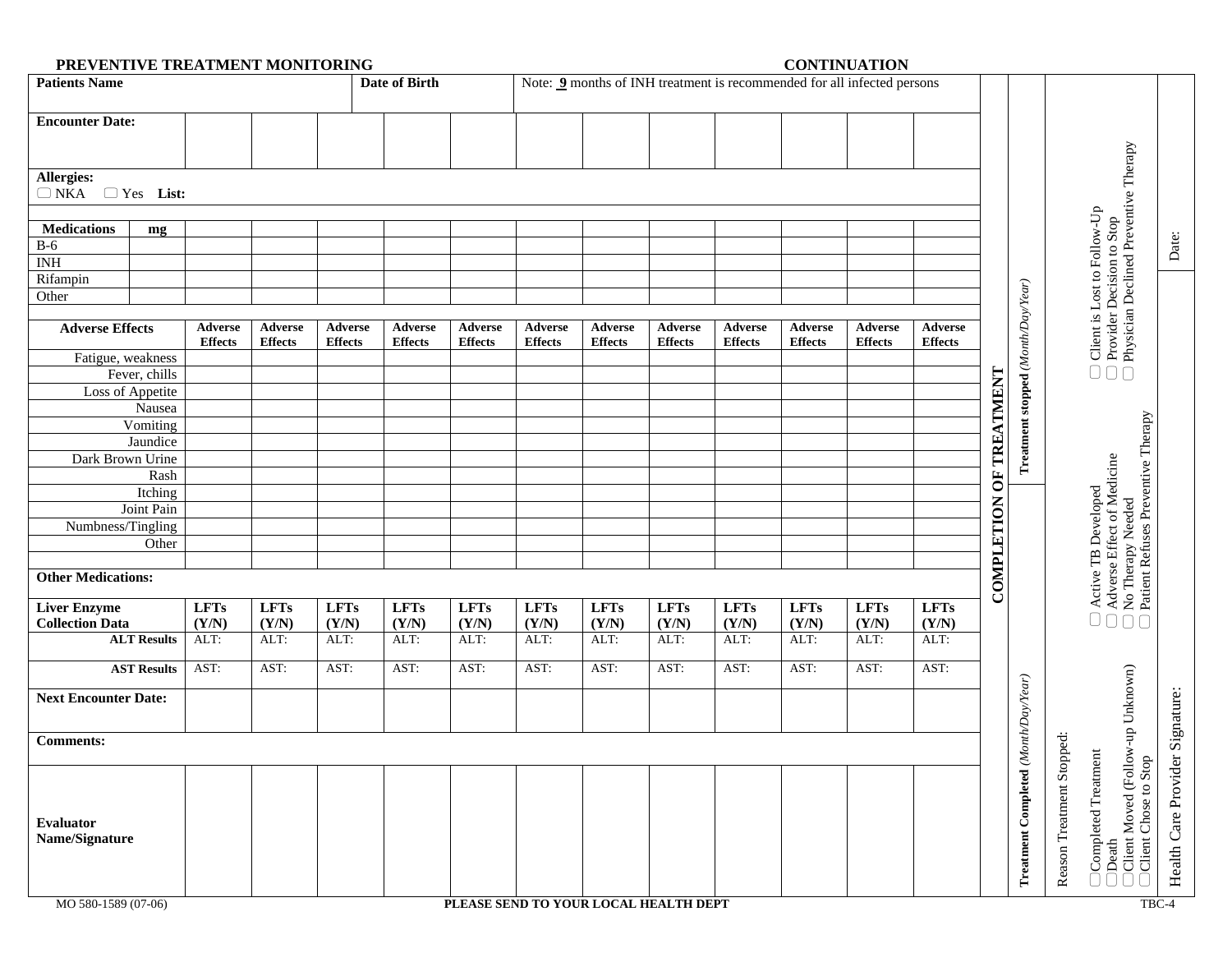<span id="page-8-0"></span>

## missouri department of health and senior services **TB MEDICATION REQUEST**

 $\Box$  NEW  $\Box$  REFILL for new orders call 800-392-5586 or fax 660-886-2121 please mail or fax refill requests

health unit

| <b>CLIENT INFORMATION</b>                                                                      |         |                                            |               |                                                                   |                  |
|------------------------------------------------------------------------------------------------|---------|--------------------------------------------|---------------|-------------------------------------------------------------------|------------------|
| NAME                                                                                           |         |                                            |               | DATE OF BIRTH                                                     | <b>WEIGHT</b>    |
| ADDRESS (STREET, CITY, ZIP CODE)                                                               |         |                                            |               | SOCIAL SECURITY #                                                 |                  |
| <b>PRESCRIPTION INSURANCE INFORMATION</b> (ATTACH COPY OF CARD AT BOTTOM OF PAGE IF AVAILABLE) |         |                                            |               |                                                                   |                  |
| INSURANCE PLAN (ie: MEDICAID, BLUE CHOICE, PCS, UNITED HEALTHCARE)                             |         |                                            |               | CLIENT'S RELATIONSHIP TO CARDHOLDER (ie: SELF, SPOUSE, DEPENDENT) |                  |
| CARDHOLDER ID #                                                                                | GROUP # |                                            |               | CLIENT'S ID # (IF DIFFERENT THAN CARDHOLDER)                      |                  |
| <b>PHYSICIAN INFORMATION</b>                                                                   |         |                                            |               |                                                                   |                  |
| <b>NAME</b>                                                                                    |         |                                            | TELEPHONE #   |                                                                   |                  |
| ADDRESS (STREET, CITY, STATE, ZIP CODE)                                                        |         |                                            |               |                                                                   |                  |
| <b>ADDITIONAL MEDICATIONS BEING TAKEN</b>                                                      |         |                                            |               | <b>DRUG ALLERGIES</b>                                             |                  |
|                                                                                                |         |                                            |               |                                                                   |                  |
| <b>TOTAL DURATION OF THERAPY</b>                                                               |         |                                            | <b>MONTHS</b> |                                                                   |                  |
| <b>MEDICATION ORDER</b>                                                                        |         |                                            |               |                                                                   |                  |
| <b>ITEM</b>                                                                                    |         | <b>RX NUMBER</b>                           |               | <b>ITEM</b>                                                       | <b>RX NUMBER</b> |
|                                                                                                |         |                                            |               |                                                                   |                  |
|                                                                                                |         |                                            |               |                                                                   |                  |
| <b>PERSON COMPLETING FORM</b>                                                                  |         |                                            |               |                                                                   |                  |
| <b>NAME</b>                                                                                    |         |                                            | TELEPHONE #   |                                                                   |                  |
|                                                                                                |         | ATTACH COPIES OF PRESCRIPTION IF AVAILABLE |               |                                                                   |                  |

FAX FORM TO: 660-886-2121<br>OR MAIL TO: RED CROSS RED CROSS PHARMACY 161 south benton

MARSHALL, MO 65340 **please place copy of insurance card here**  $P$  please place copy of insurance card here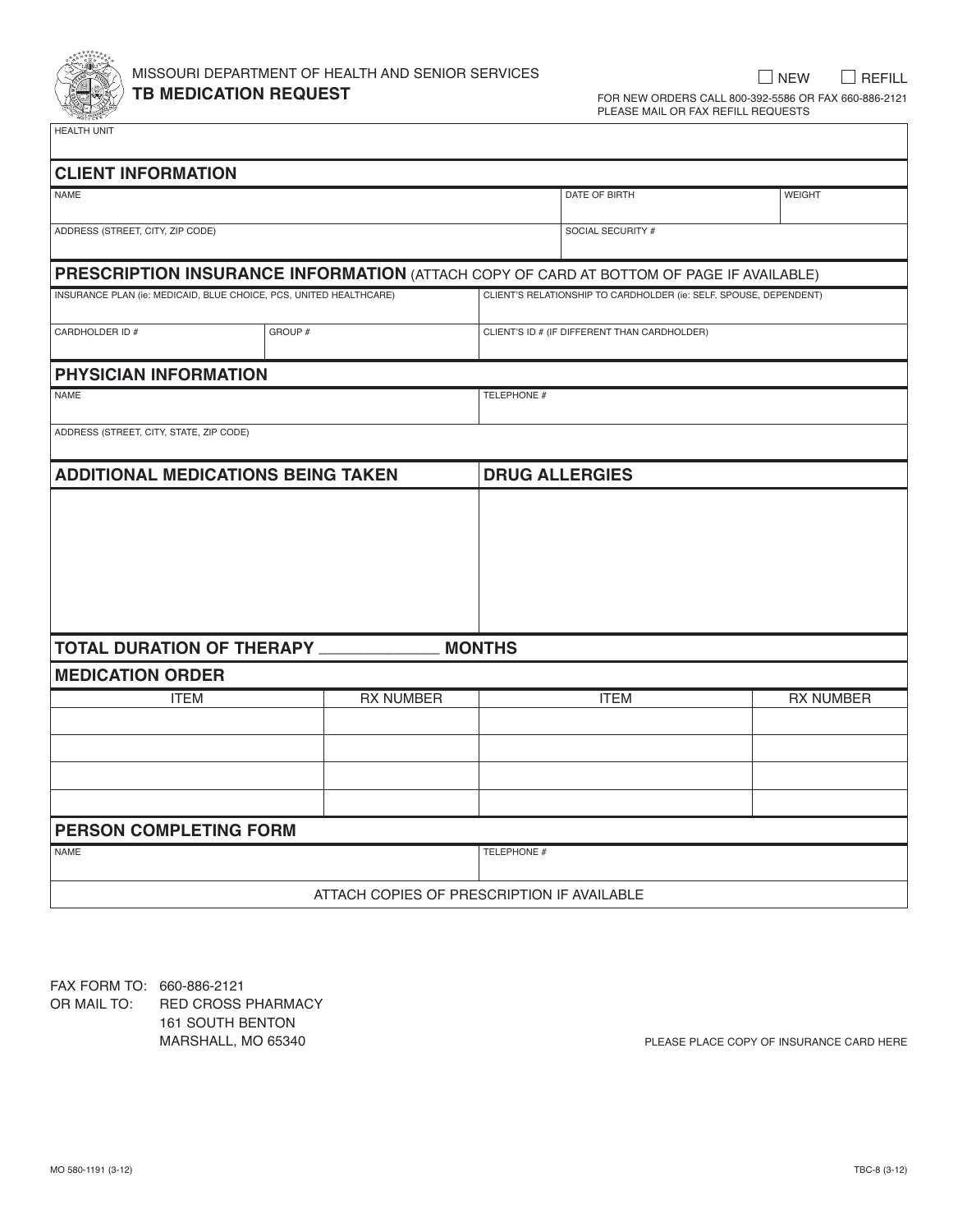<span id="page-9-0"></span>

## Missouri Department of Health and Senior Services PO Box 570 **TUBERCULOSIS HISTORY** Jefferson City, Missouri 65102

|                                                                                     | $\mathbf{F}$<br><b>Sex</b><br>M                                                                                        |
|-------------------------------------------------------------------------------------|------------------------------------------------------------------------------------------------------------------------|
| To be completed by the Local Health Department Nurse.                               | Date: $\angle$                                                                                                         |
| Pulmonary<br><b>TB</b> Treatment:                                                   | (site)                                                                                                                 |
|                                                                                     | Bacteriology: Smear_____ Culture _____ NAA_____ CXR: ____ Normal ___Abnormal ___ Cavitary ___ Noncavitary ___ Not done |
|                                                                                     |                                                                                                                        |
|                                                                                     |                                                                                                                        |
| Daily<br>__Twice weekly<br>Frequency:                                               | Thrice weekly                                                                                                          |
|                                                                                     |                                                                                                                        |
|                                                                                     | $\frac{1}{\sqrt{1-\frac{1}{2}}}\$ INH discontinued $\frac{1}{\sqrt{1-\frac{1}{2}}}\$                                   |
| <b>Continuation Phase Drug Regimen:</b>                                             |                                                                                                                        |
| $\sqrt{\text{NH (dosage)}}$                                                         | <b>Other</b>                                                                                                           |
| __Twice weekly<br>Frequency: ____ Daily                                             | __Thrice weekly                                                                                                        |
| List additional medications patient currently taking taking:<br>Reported Allergies: |                                                                                                                        |
| <b>Medical risk/social factors:</b>                                                 | Circle the appropriate answer to all questions                                                                         |
| Y/N/U Abnormal CXR/old TB                                                           | Y/N/U<br>Prior TB- inadequate treatment                                                                                |
| Y/N/U PPD Convertor<br>Y/N/U                                                        | Y/N/U<br>Foreign born in $US < 5$ years<br>Excessive alcohol usage                                                     |
| Y/N/U Injectable drug use (within last year)                                        | Y/N/U Non-injectable drug use (within last year)<br>Y/N/U<br>Incarceration at time of diag                             |
| $Y/N/U$ Homeless (within past year)<br>Y/N/U                                        | Y/N/U<br>Resident/long term care                                                                                       |
| $Y/N/U < 10\%$ below ideal body weight<br>Y/N/U<br>Diabetes                         | Y/N/U<br>Cancer                                                                                                        |
| Y/N/U HIV/AIDS<br>Y/N/U                                                             | Rheumatoid arthritis<br>Y/N/U<br>Crohn's disease                                                                       |
| Y/N/U<br>Y/N/U Was HIV/AIDS testing offered                                         | Y/N/U<br>Gastrectomy/intestinal bypass<br>Dialysis/Renal failure                                                       |
| Y/N/U Steriod therapy<br>Y/N/U<br><b>Silicosis</b>                                  | Y/N/U<br>Unable to read/understand directions                                                                          |
| Y/N/U Organ transplant<br>Y/N/U<br>Mental illness                                   | Y/N/U<br>Other                                                                                                         |
|                                                                                     |                                                                                                                        |
|                                                                                     |                                                                                                                        |
|                                                                                     |                                                                                                                        |
| Yes<br>PPD done at diagnosis<br>$\mathbf{N}\mathbf{o}$                              | Results ____________ MM<br>Date: $\frac{\sqrt{2}}{2}$                                                                  |
| Previous PPD:<br>Yes<br>No.                                                         | $Results$ $MM$<br>Date: $/$ /                                                                                          |
| <b>LTBI</b> Treatment received<br>$\frac{1}{1}$ Yes<br>$\sqrt{N_0}$                 | Date: $/$ /<br>Medications                                                                                             |
|                                                                                     |                                                                                                                        |
| To be completed by State                                                            |                                                                                                                        |
|                                                                                     | $\text{RVCT}\#$                                                                                                        |
| <b>Missed opportunity for preventing TB</b>                                         |                                                                                                                        |
| Preventable:<br>TB Risk factor, no PPD                                              |                                                                                                                        |
| Preventable:<br>LTBI, No treatment                                                  | (Excluding documented refusal)                                                                                         |
| Preventable:<br>LTBI, incomplete treatment                                          |                                                                                                                        |
| Preventable:                                                                        | Contact to case, not identified prior to diagnosis of TB                                                               |
| Preventable:<br>Secondary case to preventable case                                  |                                                                                                                        |
| Not Preventable: Appropriate testing $\&$ /or treatment prior to diagnosis of TB    |                                                                                                                        |
| ___Not Preventable: Foreign born, TB identified on entry into US                    |                                                                                                                        |
|                                                                                     |                                                                                                                        |
| <b>Missed opportunity for preventing TB death</b>                                   | Not Preventable: Recent entry to US, no exam abroad or in US prior to diagnosis of TB                                  |
| Was TB cause of death:                                                              | Yes<br>__No                                                                                                            |
| Was TB a contributing factor to death:                                              | Yes<br>_No                                                                                                             |
| Was TB treatment cause of death:                                                    | Yes<br>_No                                                                                                             |
| Was TB treatment a contributing factor:                                             | Yes<br>No                                                                                                              |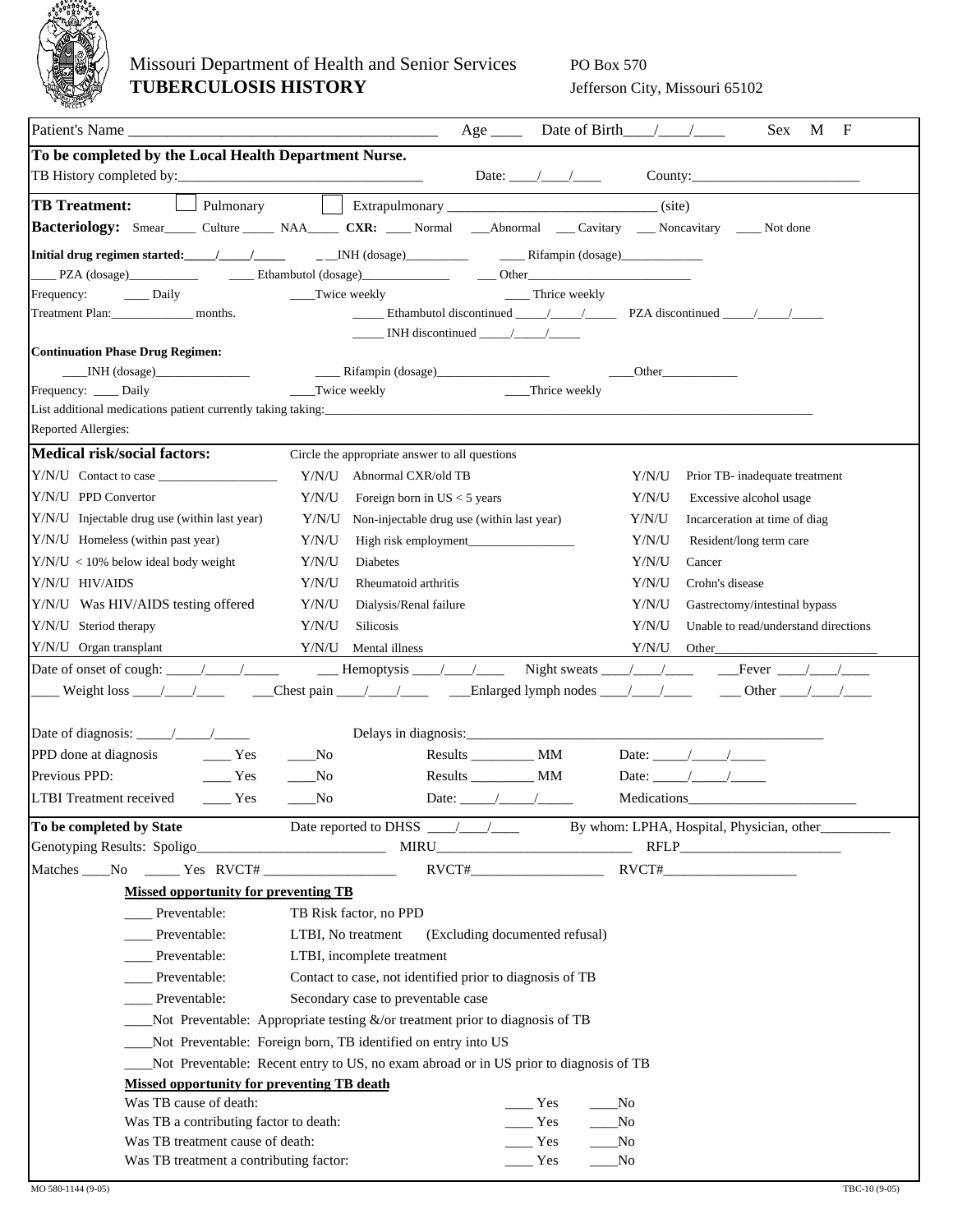#### **Tuberculosis Worksheet For Contacts of Newly Diagnosed Cases of TB**

<span id="page-10-0"></span>

|                                                  |     |                           |                                                 |                                             |                                    |               |                            |                        |                                |                           |                                   |                   | Date             |           | County                                |
|--------------------------------------------------|-----|---------------------------|-------------------------------------------------|---------------------------------------------|------------------------------------|---------------|----------------------------|------------------------|--------------------------------|---------------------------|-----------------------------------|-------------------|------------------|-----------|---------------------------------------|
| TB Index Case Name:                              |     |                           |                                                 |                                             |                                    |               | Address:                   |                        |                                |                           |                                   |                   |                  |           | Date of Birth                         |
| TB Index Case Characteristics                    |     |                           |                                                 |                                             |                                    |               |                            |                        |                                |                           |                                   |                   |                  |           |                                       |
| 1. At time of diadnosis was index case coughing? |     |                           |                                                 |                                             | 2. Positive on AFB sputum smear?   |               |                            |                        | 3. Positive on sputum culture? |                           | 4. Is index case clinical?        |                   |                  |           | 5. Is index case physician diagnosed? |
| $\Box$ No<br>Les, How Long?                      |     |                           |                                                 |                                             | $\Box$ No $\Box$ Yes               |               |                            | $\Box$                 | No $\Box$ Yes                  |                           | $\Box$ No                         | $\Box$ Yes        |                  | $\Box$ No | $\Box$ Yes                            |
|                                                  |     |                           |                                                 |                                             | <b>Mantoux Tubercilin Test</b>     |               |                            |                        | X-Ray                          |                           |                                   | <b>Treatment</b>  |                  |           |                                       |
|                                                  |     | <b>Contact High</b>       |                                                 |                                             |                                    |               |                            |                        |                                | <b>Results</b>            |                                   |                   |                  |           |                                       |
| Name of Contact Identified                       | Age | (H) Medium (M)<br>Low (L) | <b>Previous</b><br>positiveskin<br>test $(Y/N)$ | Date of<br>previous skin<br>$\mathbf{test}$ | Date of initial<br>$\mathbf{test}$ | $\mathbf{mm}$ | Date of follow-<br>up test | $\mathbf{m}\mathbf{m}$ | Date                           | Normal(N)<br>Abnormal (A) | <b>Started</b><br>Treatment (Y/N) | <b>Start Date</b> | <b>Stop Date</b> |           | <b>Comments</b>                       |
| 1. Name                                          |     |                           |                                                 |                                             |                                    |               |                            |                        |                                |                           |                                   |                   |                  |           |                                       |
| Address                                          |     |                           |                                                 |                                             |                                    |               |                            |                        |                                |                           |                                   |                   |                  |           |                                       |
| 2. Name                                          |     |                           |                                                 |                                             |                                    |               |                            |                        |                                |                           |                                   |                   |                  |           |                                       |
| Address                                          |     |                           |                                                 |                                             |                                    |               |                            |                        |                                |                           |                                   |                   |                  |           |                                       |
| 3. Name                                          |     |                           |                                                 |                                             |                                    |               |                            |                        |                                |                           |                                   |                   |                  |           |                                       |
| Address                                          |     |                           |                                                 |                                             |                                    |               |                            |                        |                                |                           |                                   |                   |                  |           |                                       |
| 4. Name                                          |     |                           |                                                 |                                             |                                    |               |                            |                        |                                |                           |                                   |                   |                  |           |                                       |
| Address                                          |     |                           |                                                 |                                             |                                    |               |                            |                        |                                |                           |                                   |                   |                  |           |                                       |
| 5. Name                                          |     |                           |                                                 |                                             |                                    |               |                            |                        |                                |                           |                                   |                   |                  |           |                                       |
| Address                                          |     |                           |                                                 |                                             |                                    |               |                            |                        |                                |                           |                                   |                   |                  |           |                                       |
| 6. Name                                          |     |                           |                                                 |                                             |                                    |               |                            |                        |                                |                           |                                   |                   |                  |           |                                       |
| Address                                          |     |                           |                                                 |                                             |                                    |               |                            |                        |                                |                           |                                   |                   |                  |           |                                       |
| 7. Name                                          |     |                           |                                                 |                                             |                                    |               |                            |                        |                                |                           |                                   |                   |                  |           |                                       |
| Address                                          |     |                           |                                                 |                                             |                                    |               |                            |                        |                                |                           |                                   |                   |                  |           |                                       |
| 8. Name                                          |     |                           |                                                 |                                             |                                    |               |                            |                        |                                |                           |                                   |                   |                  |           |                                       |
| Address                                          |     |                           |                                                 |                                             |                                    |               |                            |                        |                                |                           |                                   |                   |                  |           |                                       |
| MO 580-0636 (07/06)                              |     |                           |                                                 |                                             | for more space use other side      |               |                            |                        |                                |                           |                                   |                   |                  |           | <b>TBC-13</b>                         |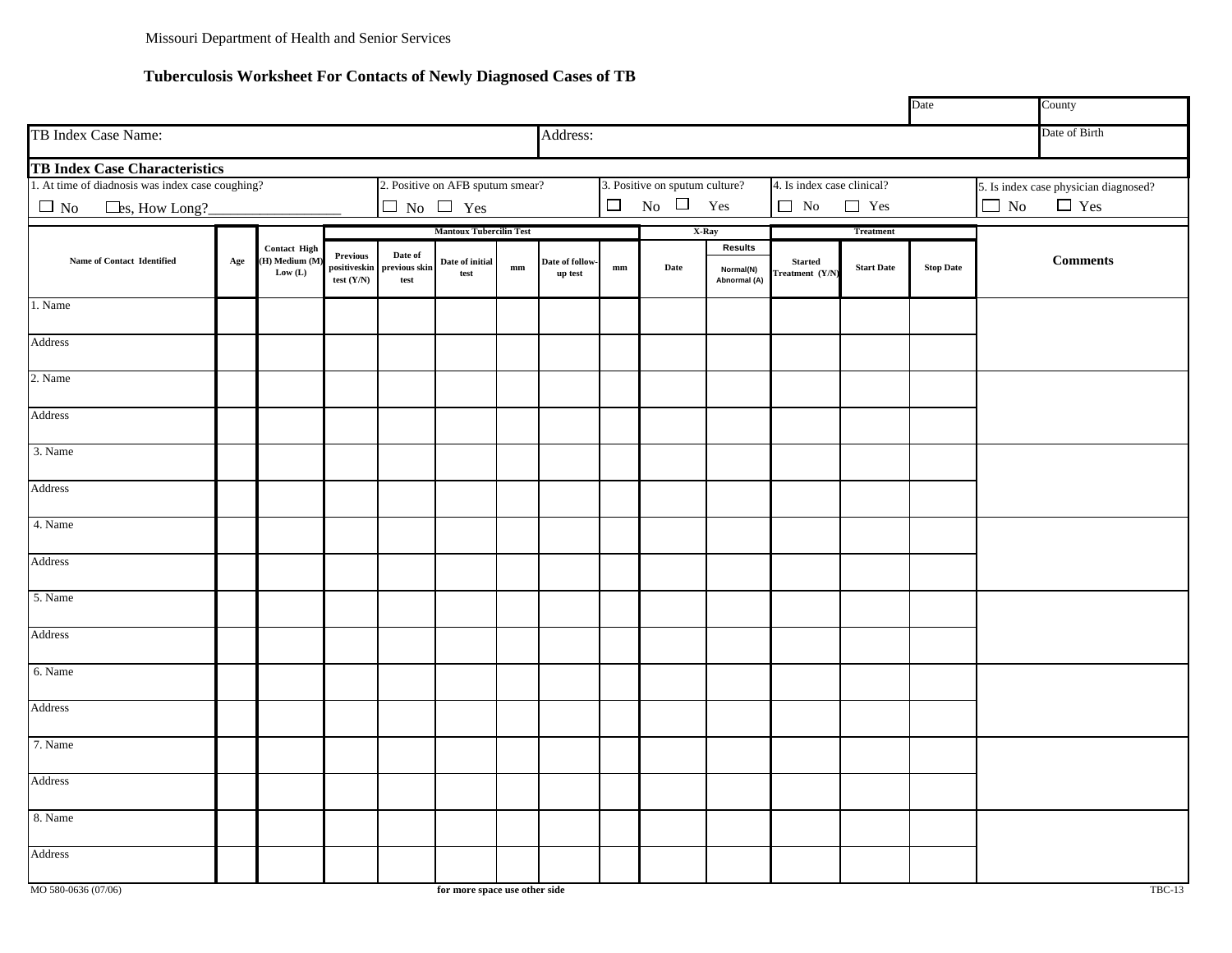#### **For Contacts of Newly Diagnosed Cases of TB (page 2)**

|                            |     |                                |              |                                                 | <b>Mantoux Tubercilin Test</b>                                    |               |                            |                        | X-Ray |                           |                                   | <b>Treatment</b>  |                                     |            |
|----------------------------|-----|--------------------------------|--------------|-------------------------------------------------|-------------------------------------------------------------------|---------------|----------------------------|------------------------|-------|---------------------------|-----------------------------------|-------------------|-------------------------------------|------------|
| Name of Contact Identified |     | Contact High<br>(H) Medium (M) | Previous     | Date of                                         |                                                                   |               |                            |                        |       | <b>Results</b>            |                                   |                   |                                     | $Comments$ |
|                            | Age | $\mathbf{Low}\ (\mathbf{L})$   | test $(Y/N)$ | positiveskin previous skin<br>$\mathfrak{test}$ | $\mathbf{Date}\ \mathbf{of}\ \mathbf{initial}$<br>$\mathbf{test}$ | $\mathbf{mm}$ | Date of follow-<br>up test | $\mathbf{m}\mathbf{m}$ | Date  | Normal(N)<br>Abnormal (A) | <b>Started</b><br>Treatment (Y/N) | <b>Start Date</b> | $\operatorname{\mathbf{Stop}}$ Date |            |
| 9. Name                    |     |                                |              |                                                 |                                                                   |               |                            |                        |       |                           |                                   |                   |                                     |            |
| Address                    |     |                                |              |                                                 |                                                                   |               |                            |                        |       |                           |                                   |                   |                                     |            |
| 10. Name                   |     |                                |              |                                                 |                                                                   |               |                            |                        |       |                           |                                   |                   |                                     |            |
| Address                    |     |                                |              |                                                 |                                                                   |               |                            |                        |       |                           |                                   |                   |                                     |            |
| 11. Name                   |     |                                |              |                                                 |                                                                   |               |                            |                        |       |                           |                                   |                   |                                     |            |
| Address                    |     |                                |              |                                                 |                                                                   |               |                            |                        |       |                           |                                   |                   |                                     |            |
| 12. Name                   |     |                                |              |                                                 |                                                                   |               |                            |                        |       |                           |                                   |                   |                                     |            |
| Address                    |     |                                |              |                                                 |                                                                   |               |                            |                        |       |                           |                                   |                   |                                     |            |
| 13. Name                   |     |                                |              |                                                 |                                                                   |               |                            |                        |       |                           |                                   |                   |                                     |            |
| Address                    |     |                                |              |                                                 |                                                                   |               |                            |                        |       |                           |                                   |                   |                                     |            |
| 14. Name                   |     |                                |              |                                                 |                                                                   |               |                            |                        |       |                           |                                   |                   |                                     |            |
| Address                    |     |                                |              |                                                 |                                                                   |               |                            |                        |       |                           |                                   |                   |                                     |            |
| 15. Name                   |     |                                |              |                                                 |                                                                   |               |                            |                        |       |                           |                                   |                   |                                     |            |
| Address                    |     |                                |              |                                                 |                                                                   |               |                            |                        |       |                           |                                   |                   |                                     |            |
| 16. Name                   |     |                                |              |                                                 |                                                                   |               |                            |                        |       |                           |                                   |                   |                                     |            |
| Address                    |     |                                |              |                                                 |                                                                   |               |                            |                        |       |                           |                                   |                   |                                     |            |
| 17. Name                   |     |                                |              |                                                 |                                                                   |               |                            |                        |       |                           |                                   |                   |                                     |            |
| Address                    |     |                                |              |                                                 |                                                                   |               |                            |                        |       |                           |                                   |                   |                                     |            |
| 18. Name                   |     |                                |              |                                                 |                                                                   |               |                            |                        |       |                           |                                   |                   |                                     |            |
| Address                    |     |                                |              |                                                 |                                                                   |               |                            |                        |       |                           |                                   |                   |                                     |            |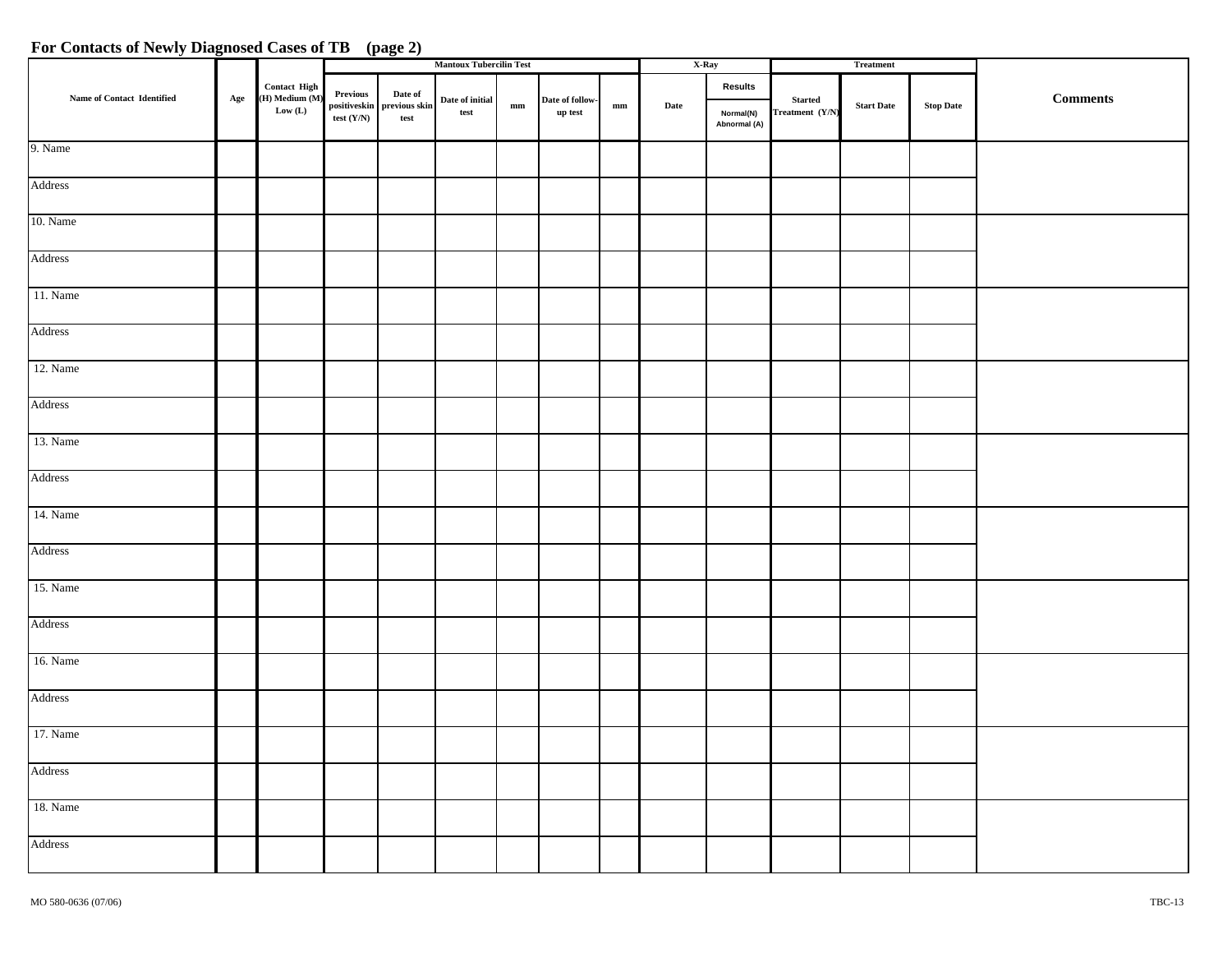<span id="page-12-0"></span>

| <b>SMEARS</b><br><b>CULTURES</b><br>X-RAYS<br>MEDICATION AND DOSAGE<br><b>SPEC</b><br><b>DATE</b><br>DATE<br>INH<br><b>RIF</b><br><b>EMB</b><br>PZA<br>COMPLIANCE |                                                                    |       |                 |                     |             |                                                        |                 |                      |              |                                                 |           |                              |  |                                 |      |        |
|-------------------------------------------------------------------------------------------------------------------------------------------------------------------|--------------------------------------------------------------------|-------|-----------------|---------------------|-------------|--------------------------------------------------------|-----------------|----------------------|--------------|-------------------------------------------------|-----------|------------------------------|--|---------------------------------|------|--------|
| DATE                                                                                                                                                              | <b>RESULT</b>                                                      | LAB # |                 | <b>RESULT</b>       | LAB         |                                                        | <b>RESULT</b>   | WHERE?               | <b>OTHER</b> |                                                 | MED. EVAL |                              |  |                                 |      |        |
|                                                                                                                                                                   |                                                                    |       |                 |                     |             |                                                        |                 |                      |              |                                                 |           |                              |  |                                 |      |        |
|                                                                                                                                                                   |                                                                    |       |                 |                     |             |                                                        |                 |                      |              |                                                 |           |                              |  |                                 |      |        |
|                                                                                                                                                                   |                                                                    |       |                 |                     |             |                                                        |                 |                      |              |                                                 |           |                              |  |                                 |      |        |
|                                                                                                                                                                   |                                                                    |       |                 |                     |             |                                                        |                 |                      |              |                                                 |           |                              |  |                                 |      |        |
|                                                                                                                                                                   |                                                                    |       |                 |                     |             |                                                        |                 |                      |              |                                                 |           |                              |  |                                 |      |        |
|                                                                                                                                                                   |                                                                    |       |                 |                     |             |                                                        |                 |                      |              |                                                 |           |                              |  |                                 |      |        |
|                                                                                                                                                                   |                                                                    |       |                 |                     |             |                                                        |                 |                      |              |                                                 |           |                              |  |                                 |      |        |
|                                                                                                                                                                   |                                                                    |       |                 |                     |             |                                                        |                 |                      |              |                                                 |           |                              |  |                                 |      |        |
|                                                                                                                                                                   |                                                                    |       |                 |                     |             |                                                        |                 |                      |              |                                                 |           |                              |  |                                 |      |        |
|                                                                                                                                                                   |                                                                    |       |                 |                     |             |                                                        |                 |                      |              |                                                 |           |                              |  |                                 |      |        |
|                                                                                                                                                                   |                                                                    |       |                 |                     |             |                                                        |                 |                      |              |                                                 |           |                              |  |                                 |      |        |
|                                                                                                                                                                   |                                                                    |       |                 |                     |             |                                                        |                 |                      |              |                                                 |           |                              |  |                                 |      |        |
|                                                                                                                                                                   |                                                                    |       |                 |                     |             |                                                        |                 |                      |              |                                                 |           |                              |  |                                 |      |        |
|                                                                                                                                                                   |                                                                    |       |                 |                     |             |                                                        |                 |                      |              |                                                 |           |                              |  |                                 |      |        |
|                                                                                                                                                                   |                                                                    |       |                 |                     |             |                                                        |                 |                      |              |                                                 |           |                              |  |                                 |      |        |
|                                                                                                                                                                   |                                                                    |       |                 |                     |             |                                                        |                 |                      |              |                                                 |           |                              |  |                                 |      |        |
|                                                                                                                                                                   |                                                                    |       |                 |                     |             |                                                        |                 |                      |              |                                                 |           |                              |  |                                 |      |        |
|                                                                                                                                                                   |                                                                    |       |                 |                     |             |                                                        |                 |                      |              |                                                 |           |                              |  |                                 |      |        |
|                                                                                                                                                                   |                                                                    |       |                 |                     |             |                                                        |                 |                      |              |                                                 |           |                              |  |                                 |      |        |
|                                                                                                                                                                   |                                                                    |       |                 |                     |             |                                                        |                 |                      |              |                                                 |           |                              |  |                                 |      |        |
|                                                                                                                                                                   |                                                                    |       |                 |                     |             |                                                        |                 |                      |              |                                                 |           |                              |  |                                 |      |        |
|                                                                                                                                                                   |                                                                    |       |                 |                     |             |                                                        |                 |                      |              |                                                 |           |                              |  |                                 |      |        |
|                                                                                                                                                                   |                                                                    |       |                 |                     |             |                                                        |                 |                      |              |                                                 |           |                              |  |                                 |      |        |
|                                                                                                                                                                   |                                                                    |       |                 |                     |             |                                                        | Cavitary - 1    |                      |              |                                                 |           |                              |  |                                 |      |        |
|                                                                                                                                                                   |                                                                    |       |                 |                     |             |                                                        | Noncavitary - 2 |                      |              |                                                 |           |                              |  |                                 |      |        |
|                                                                                                                                                                   | <b>COMPLIANCE CODES ▶</b>                                          |       |                 | 1. TAKING ALL MEDS. |             | 2. OCCASIONALLY MISSES DOSES                           |                 | 4. TAKES ERRATICALLY |              | 3. FREQUENTLY MISSES DOSES                      |           | 5. PROBABLY NOT TAKING MEDS. |  | <b>6. NOT TAKING MEDICATION</b> |      | 7. DOT |
|                                                                                                                                                                   |                                                                    |       |                 |                     |             |                                                        |                 |                      |              |                                                 |           |                              |  |                                 |      |        |
|                                                                                                                                                                   |                                                                    |       |                 |                     |             | <b>IDENTIFICATION INFORMATION AND PERSONAL HISTORY</b> |                 |                      |              |                                                 |           |                              |  |                                 |      |        |
| AGE                                                                                                                                                               | <b>SEX</b>                                                         |       | $\Box$ 1. WHITE |                     | <b>RACE</b> |                                                        | $\Box$ HISPANIC |                      |              | REPORTED BY (NAME OF PHYSICIAN, HOSPITAL, ETC.) |           |                              |  |                                 |      |        |
|                                                                                                                                                                   |                                                                    |       | $\Box$ 2. BLACK |                     |             |                                                        |                 | $\Box$ NON-HISPANIC  |              |                                                 |           |                              |  |                                 |      |        |
| <b>DOB</b>                                                                                                                                                        | PHONE NO.<br><b>ADDRESS</b><br>$\Box$ 3. ASIAN OR PACIFIC ISLANDER |       |                 |                     |             |                                                        |                 |                      |              |                                                 |           |                              |  |                                 |      |        |
|                                                                                                                                                                   |                                                                    |       |                 |                     |             | $\Box$ 4. AMERICAN INDIAN OR ALASKAN NATIVE            |                 |                      |              |                                                 |           |                              |  |                                 |      |        |
|                                                                                                                                                                   | <b>PATIENT'S ADDRESS</b>                                           |       |                 |                     |             |                                                        |                 |                      |              |                                                 |           |                              |  |                                 |      |        |
| $\mathbf{1}$ .                                                                                                                                                    |                                                                    |       |                 |                     |             |                                                        |                 |                      |              |                                                 |           |                              |  |                                 | DATE |        |
|                                                                                                                                                                   |                                                                    |       |                 |                     |             |                                                        |                 |                      |              |                                                 |           |                              |  |                                 |      |        |
|                                                                                                                                                                   |                                                                    |       |                 |                     |             |                                                        |                 |                      |              |                                                 |           |                              |  |                                 |      |        |

#### **IDENTIFICATION INFORMATION AND PERSONAL HISTORY**

| AGE                | <b>SEX</b>               | $\Box$ 1. WHITE<br>$\Box$ 2. BLACK                                          | <b>RACE</b>                 | $\Box$ HISPANIC<br>$\Box$ NON-HISPANIC |                    | REPORTED BY (NAME OF PHYSICIAN, HOSPITAL, ETC.)                         |                  |              |
|--------------------|--------------------------|-----------------------------------------------------------------------------|-----------------------------|----------------------------------------|--------------------|-------------------------------------------------------------------------|------------------|--------------|
| <b>DOB</b>         |                          | $\Box$ 3. ASIAN OR PACIFIC ISLANDER<br>4. AMERICAN INDIAN OR ALASKAN NATIVE |                             |                                        | <b>ADDRESS</b>     |                                                                         |                  | PHONE NO.    |
|                    | <b>PATIENT'S ADDRESS</b> |                                                                             |                             |                                        |                    |                                                                         |                  |              |
| 1.                 |                          |                                                                             |                             |                                        |                    |                                                                         | <b>DATE</b>      |              |
| 2.                 |                          |                                                                             |                             |                                        |                    |                                                                         | <b>DATE</b>      |              |
| 3.                 |                          |                                                                             |                             |                                        |                    |                                                                         | <b>DATE</b>      |              |
| 4.                 |                          |                                                                             |                             |                                        |                    |                                                                         | <b>DATE</b>      |              |
|                    | <b>MANTOUX:</b>          | $\Box$ POSITIVE                                                             |                             | mm                                     | PREVIOUS SKIN TEST | PREVIOUS DISEASE? $\Box$ YES $\Box$ NO                                  |                  |              |
|                    |                          | $\Box$ NEGATIVE                                                             | mm                          | <b>TYPE</b>                            |                    | WHERE REPORTED?                                                         |                  |              |
|                    | Date: $\qquad \qquad$    |                                                                             |                             |                                        |                    |                                                                         |                  |              |
| <b>HIV</b>         |                          | $\Box$ POSITIVE                                                             |                             |                                        |                    | IF YES, INDICATE YEAR OF PREVIOUS DIAGNOSIS                             |                  |              |
|                    |                          | $\Box$ NEGATIVE                                                             |                             | <b>DATE</b>                            |                    | $\blacktriangleright$ $\frac{1}{\sqrt{2}}$                              |                  |              |
|                    |                          | $\Box$ NOT DONE                                                             |                             |                                        |                    | IF MORE THAN ONE PREVIOUS EPISODE CHECK HERE $\blacktriangleright \Box$ |                  |              |
|                    | <b>HOSPITALIZATION</b>   |                                                                             |                             |                                        |                    |                                                                         |                  |              |
|                    |                          |                                                                             | <b>HOSPITAL AND ADDRESS</b> |                                        |                    | <b>ADMISSION</b>                                                        | <b>DISCHARGE</b> | HOSPITAL NO. |
| 1.                 |                          |                                                                             |                             |                                        |                    |                                                                         |                  |              |
| 2.                 |                          |                                                                             |                             |                                        |                    |                                                                         |                  |              |
| 3.                 |                          |                                                                             |                             |                                        |                    |                                                                         |                  |              |
| 4.                 |                          |                                                                             |                             |                                        |                    |                                                                         |                  |              |
| MO 580-0839 (4-03) |                          |                                                                             |                             |                                        |                    |                                                                         |                  | TBC-15A      |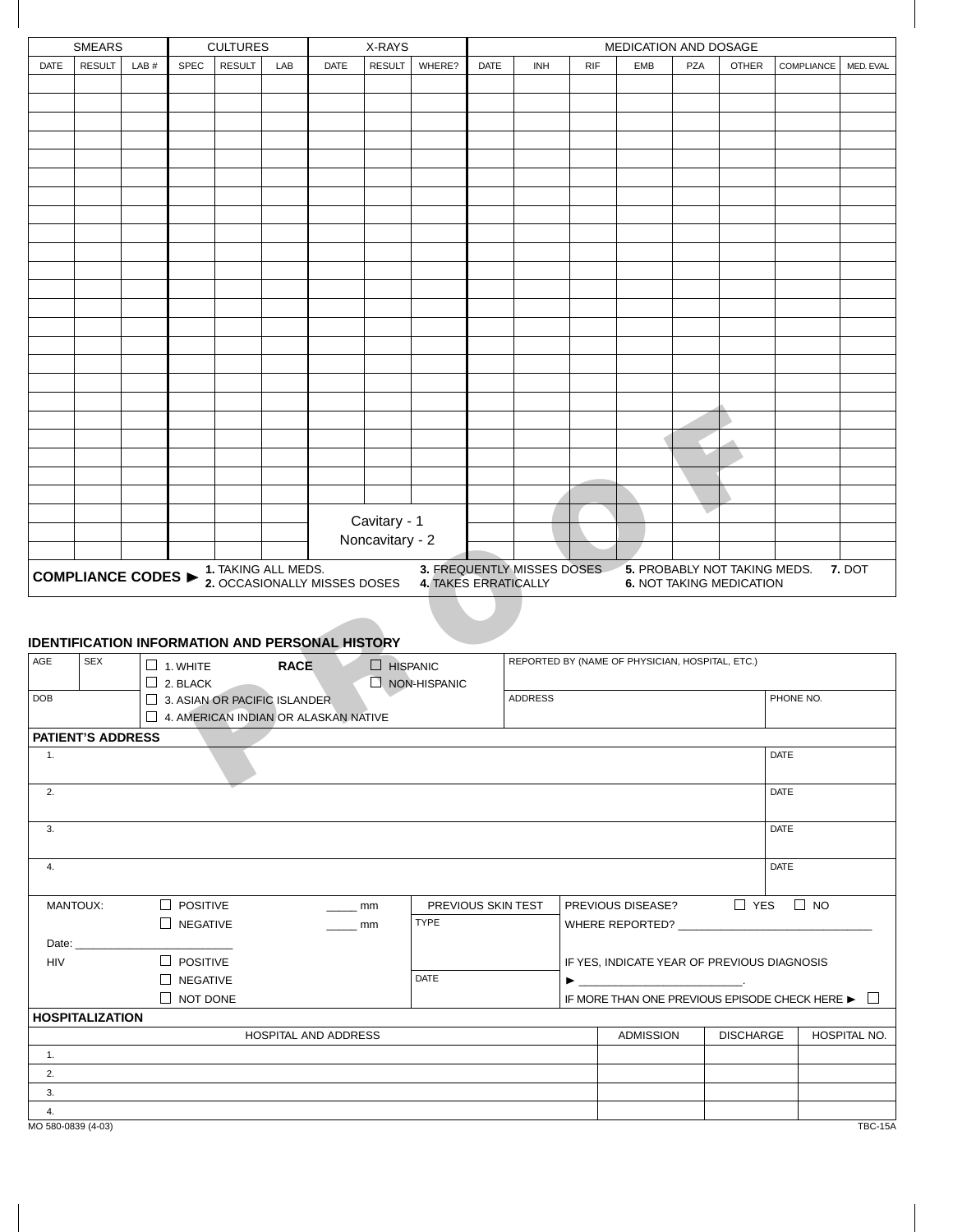|                                                         |                                         |                     |                                      | <b>SETON</b>                      |
|---------------------------------------------------------|-----------------------------------------|---------------------|--------------------------------------|-----------------------------------|
|                                                         |                                         |                     |                                      | Provider Decision                 |
|                                                         |                                         |                     |                                      | Contact is Lost to Follow-up      |
|                                                         |                                         |                     |                                      | Contact Chose to Stop             |
|                                                         |                                         |                     |                                      | Adverse Effect of Medicine        |
|                                                         |                                         |                     |                                      | beqoleved 8T evitoA               |
|                                                         |                                         |                     |                                      | Contact Moved (follow-up unknown) |
|                                                         |                                         |                     |                                      | Death                             |
|                                                         |                                         |                     | Reasons Treatment Not Completed:     |                                   |
|                                                         |                                         |                     |                                      | Completed Treatment               |
|                                                         |                                         |                     |                                      | Started Treatment                 |
|                                                         |                                         |                     |                                      | Latent TB Infection               |
|                                                         |                                         |                     |                                      | <b>B</b> Disease                  |
|                                                         |                                         |                     |                                      | Evaluated                         |
|                                                         |                                         |                     |                                      | Number of Contacts                |
| SPUTUM SMEAR - CULT. +                                  | <b>SPUTUM SMEAR +</b>                   |                     |                                      |                                   |
|                                                         |                                         |                     |                                      |                                   |
| NAME (LAST, FIRST)                                      |                                         | CASE NO.            | DATE CASE ENTERED                    | COUNTY                            |
| DATE OF DEATH<br>$\Box$ REPORTED AT TIME OF DEATH       | <b>INSTITUTION</b>                      | $\Box$ MENTAL       | INSTITUTIONALIZED PRIOR TO DIAGNOSIS |                                   |
| $\Box$ PRIMARY<br>$\Box$ SECONDARY                      | $\square$ PENAL                         | $\Box$ NURSING HOME | $\Box$ YES                           | $\Box$ NO                         |
| DATE CLOSED<br><b>REASON CLOSED</b>                     | <b>INSTITUTION NAME</b>                 |                     | <b>INSTITUTION ADDRESS</b>           |                                   |
| <b>SITE</b>                                             |                                         |                     | DATE OF DRUG RESISTANT CULTURE ▶     |                                   |
| D PULMONARY D LYMPHATIC<br>GENITOURINARY                | $\Box$ MENINGEAL $\Box$ OTHER (SPECIFY) |                     | RESISTANT TO WHAT DRUGS?             |                                   |
| $\Box$ PLEURAL<br><b>BONE &amp;/OR JOINT</b><br>MILIARY | $\Box$ PERITONEAL $\_\_$                |                     |                                      |                                   |
| SIGNIFICANT SITE(S) OTHER THAN PREDOMINANT SITE >       |                                         |                     |                                      |                                   |
| Diele Feeterer                                          | $\Box$ $\Box$ $\Box$ $\Box$             |                     |                                      |                                   |

\_\_\_\_\_\_\_\_\_\_\_\_\_\_\_\_\_\_\_\_\_\_\_\_\_\_\_\_\_\_\_\_\_\_\_\_\_\_\_\_\_\_\_\_\_\_\_\_\_\_\_\_\_\_\_\_\_\_\_\_\_\_\_\_\_\_\_\_\_\_\_\_\_\_\_\_\_\_\_\_\_\_\_\_\_\_\_\_\_\_\_\_\_\_\_\_\_\_\_\_\_\_\_\_\_\_\_\_\_\_\_\_\_\_\_\_\_\_\_\_\_\_\_\_\_\_\_\_\_\_\_\_\_\_\_\_ NOTES

|                                     | $\Box$ REPORTED AT TIME OF DEATH                                                                                                                                                                                              |      |                  |                 | DATE OF DEATH                         |                          |                                                                   | <b>INSTITUTION</b> |             | $\Box$ MENTAL                                                                                                           |            |                              | INSTITUTIONALIZED PRIOR TO DIAGNOSIS |              |                   |                |  |
|-------------------------------------|-------------------------------------------------------------------------------------------------------------------------------------------------------------------------------------------------------------------------------|------|------------------|-----------------|---------------------------------------|--------------------------|-------------------------------------------------------------------|--------------------|-------------|-------------------------------------------------------------------------------------------------------------------------|------------|------------------------------|--------------------------------------|--------------|-------------------|----------------|--|
|                                     | $\Box$ PRIMARY                                                                                                                                                                                                                |      | $\Box$ SECONDARY |                 |                                       |                          |                                                                   | $\Box$ PENAL       |             | $\Box$ NURSING HOME                                                                                                     |            |                              | $\Box$ YES<br>$\Box$ NO              |              |                   |                |  |
| <b>REASON CLOSED</b><br>DATE CLOSED |                                                                                                                                                                                                                               |      |                  |                 |                                       |                          | <b>INSTITUTION NAME</b>                                           |                    |             |                                                                                                                         |            | <b>INSTITUTION ADDRESS</b>   |                                      |              |                   |                |  |
|                                     |                                                                                                                                                                                                                               |      |                  |                 |                                       |                          |                                                                   |                    |             |                                                                                                                         |            |                              |                                      |              |                   |                |  |
| <b>SITE</b>                         |                                                                                                                                                                                                                               |      |                  |                 |                                       |                          |                                                                   |                    |             |                                                                                                                         |            |                              | DATE OF DRUG RESISTANT CULTURE ▶     |              |                   |                |  |
|                                     |                                                                                                                                                                                                                               |      |                  |                 |                                       |                          |                                                                   |                    |             | $\Box$ PULMONARY $\Box$ LYMPHATIC $\Box$ GENITOURINARY $\Box$ MENINGEAL $\Box$ OTHER (SPECIFY) RESISTANT TO WHAT DRUGS? |            |                              |                                      |              |                   |                |  |
|                                     | $\Box$ PLEURAL                                                                                                                                                                                                                |      |                  |                 | $\Box$ BONE &/OR JOINT $\Box$ MILIARY |                          |                                                                   |                    |             | PERITONEAL ____________                                                                                                 |            |                              |                                      |              |                   |                |  |
|                                     | SIGNIFICANT SITE(S) OTHER THAN PREDOMINANT SITE >                                                                                                                                                                             |      |                  |                 |                                       |                          |                                                                   |                    |             |                                                                                                                         |            |                              |                                      |              |                   |                |  |
|                                     | Risk Factors: Williams and Security and Security and Security and Security and Security and Security and Security and Security and Security and Security and Security and Security and Security and Security and Security and |      |                  |                 |                                       | <b>LFT Results:</b>      |                                                                   |                    |             |                                                                                                                         |            | Foreign Born:                |                                      | $\Box$ YES   |                   |                |  |
|                                     |                                                                                                                                                                                                                               |      |                  |                 |                                       |                          |                                                                   |                    |             |                                                                                                                         |            |                              |                                      | <b>NO</b>    |                   |                |  |
|                                     |                                                                                                                                                                                                                               |      |                  |                 |                                       |                          |                                                                   |                    |             |                                                                                                                         |            |                              |                                      |              |                   |                |  |
|                                     | <b>Additional Risk Factors:</b>                                                                                                                                                                                               |      |                  |                 |                                       |                          |                                                                   |                    |             |                                                                                                                         |            |                              |                                      |              |                   |                |  |
|                                     |                                                                                                                                                                                                                               |      |                  |                 |                                       |                          | Date entered U.S.:<br>$\Box$ Elevated<br>$\blacksquare$<br>Normal |                    |             |                                                                                                                         |            |                              |                                      |              |                   |                |  |
|                                     |                                                                                                                                                                                                                               |      |                  |                 |                                       |                          |                                                                   |                    |             |                                                                                                                         |            |                              |                                      |              |                   |                |  |
|                                     |                                                                                                                                                                                                                               |      |                  |                 |                                       | <b>CXR Abnormalities</b> |                                                                   |                    |             |                                                                                                                         |            |                              |                                      |              |                   |                |  |
|                                     |                                                                                                                                                                                                                               |      |                  |                 |                                       |                          |                                                                   |                    |             |                                                                                                                         |            | $\Box$ YES<br>Literature:    |                                      |              |                   |                |  |
|                                     | Record positive smears in red or highlight.                                                                                                                                                                                   |      |                  |                 |                                       |                          |                                                                   |                    |             |                                                                                                                         |            |                              |                                      | <b>NO</b>    |                   |                |  |
|                                     | <b>SMEARS</b>                                                                                                                                                                                                                 |      |                  | <b>CULTURES</b> |                                       | X-RAYS                   |                                                                   |                    |             |                                                                                                                         |            | <b>MEDICATION AND DOSAGE</b> |                                      |              |                   |                |  |
| <b>DATE</b>                         | <b>RESULT</b>                                                                                                                                                                                                                 | LAB# | SPEC             | <b>RESULT</b>   | LAB                                   | <b>DATE</b>              |                                                                   | RESULT WHERE?      | <b>DATE</b> | <b>INH</b>                                                                                                              | <b>RIF</b> | <b>EMB</b>                   | <b>PZA</b>                           | <b>OTHER</b> | <b>COMPLIANCE</b> | MED. EVAL      |  |
|                                     |                                                                                                                                                                                                                               |      |                  |                 |                                       |                          |                                                                   |                    |             |                                                                                                                         |            |                              |                                      |              |                   |                |  |
|                                     |                                                                                                                                                                                                                               |      |                  |                 |                                       |                          |                                                                   |                    |             |                                                                                                                         |            |                              |                                      |              |                   |                |  |
|                                     |                                                                                                                                                                                                                               |      |                  |                 |                                       |                          |                                                                   |                    |             |                                                                                                                         |            |                              |                                      |              |                   |                |  |
|                                     |                                                                                                                                                                                                                               |      |                  |                 |                                       |                          |                                                                   |                    |             |                                                                                                                         |            |                              |                                      |              |                   |                |  |
|                                     |                                                                                                                                                                                                                               |      |                  |                 |                                       |                          |                                                                   |                    |             |                                                                                                                         |            |                              |                                      |              |                   |                |  |
|                                     |                                                                                                                                                                                                                               |      |                  |                 |                                       |                          |                                                                   |                    |             |                                                                                                                         |            |                              |                                      |              |                   |                |  |
|                                     |                                                                                                                                                                                                                               |      |                  |                 |                                       |                          |                                                                   |                    |             |                                                                                                                         |            |                              |                                      |              |                   |                |  |
|                                     | MO 580-0839 (4-03)                                                                                                                                                                                                            |      |                  |                 |                                       |                          |                                                                   |                    |             |                                                                                                                         |            |                              |                                      |              |                   | <b>TBC-15A</b> |  |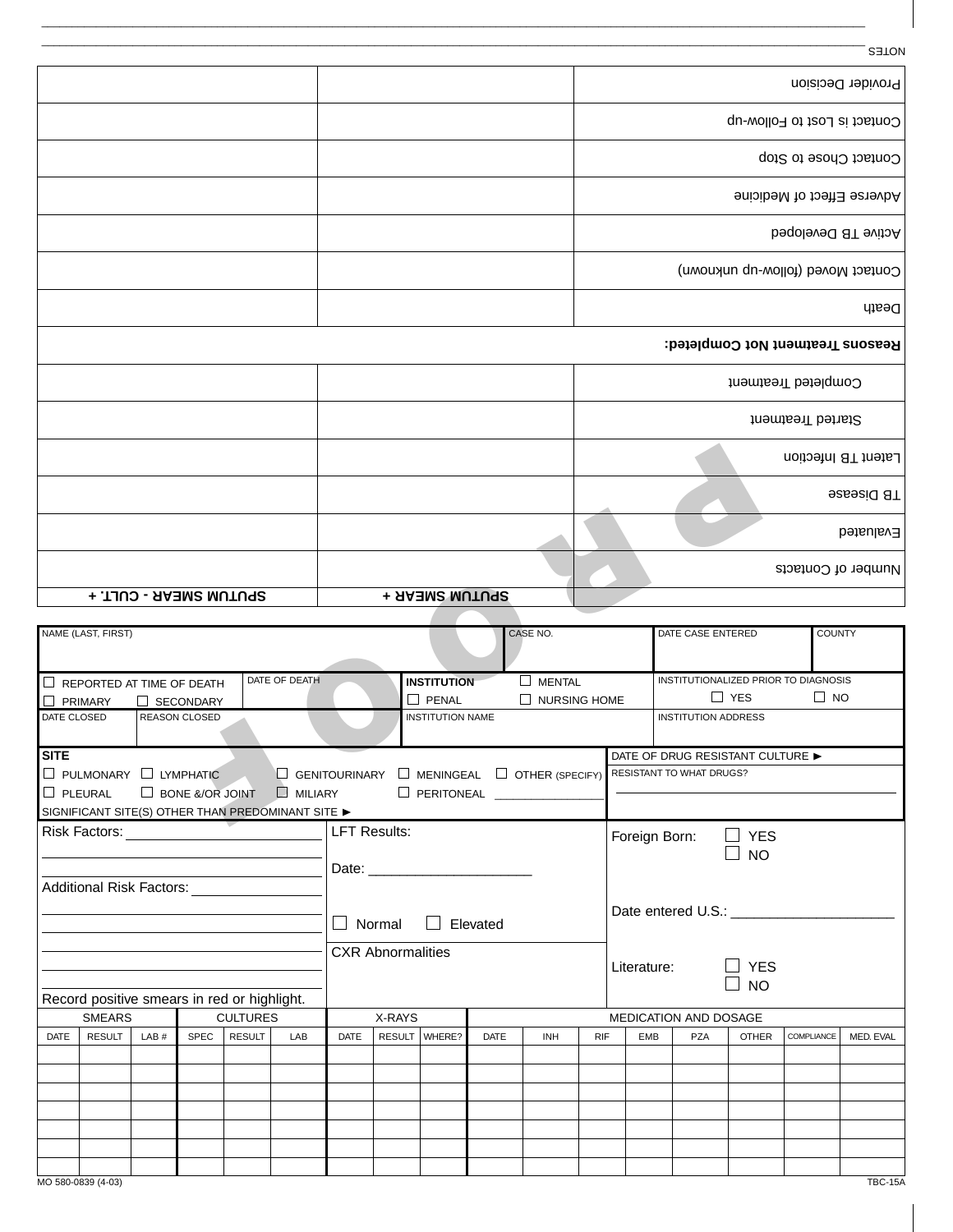<span id="page-14-0"></span>

#### Missouri Department of Health and Senior Services **Tuberculosis Medication Record**

| Name                                                                                                               |    |    |    | Start Date $\_\_\_\_\_\_\_\_\_\_\$ |    |                  |    |    |    | Allergies |    |                      |       |    |    |    |    |                          |    |    |    |                                      |    |       |                                                                                                                                                          |                    |       |          |    |       |    |
|--------------------------------------------------------------------------------------------------------------------|----|----|----|------------------------------------|----|------------------|----|----|----|-----------|----|----------------------|-------|----|----|----|----|--------------------------|----|----|----|--------------------------------------|----|-------|----------------------------------------------------------------------------------------------------------------------------------------------------------|--------------------|-------|----------|----|-------|----|
| $INH = Isoniazid$                                                                                                  |    |    |    |                                    |    | $RIF = Rifampin$ |    |    |    |           |    | $PZA = Pyrazinamide$ |       |    |    |    |    | $EMB = Ethambutol$       |    |    |    |                                      |    |       |                                                                                                                                                          | $B-6 = Pyridoxine$ |       |          |    |       |    |
|                                                                                                                    |    |    |    |                                    |    |                  |    |    |    |           |    |                      |       |    |    |    |    |                          |    |    |    |                                      |    |       | Admin Codes: $D = DOT$ $S = Self$ Administered $F = F$ ailed Dose (In Red) $H = H$ eld Dose $DC = Discontinued$ $SU = Set$ up $X = Special$ Circumstance |                    |       |          |    |       |    |
| (If given by DOT the health care worker and patient should initial the form each day medication is given/ingested) |    |    |    |                                    |    |                  |    |    |    |           |    |                      |       |    |    |    |    |                          |    |    |    |                                      |    |       |                                                                                                                                                          |                    |       |          |    |       |    |
| Month                                                                                                              | 01 | 02 | 03 | 04                                 | 05 | 06               | 07 | 08 | 09 | 10        | 11 | 12                   | 13    | 14 | 15 | 16 | 17 | 18                       | 19 | 20 | 21 | $22\,$                               | 23 | 24    | 25                                                                                                                                                       | 26                 | 27    | 28       | 29 | 30    | 31 |
| Administration Code                                                                                                |    |    |    |                                    |    |                  |    |    |    |           |    |                      |       |    |    |    |    |                          |    |    |    |                                      |    |       |                                                                                                                                                          |                    |       |          |    |       |    |
| Meds/Dose/Frequency                                                                                                |    |    |    |                                    |    |                  |    |    |    |           |    |                      |       |    |    |    |    |                          |    |    |    |                                      |    |       |                                                                                                                                                          |                    |       |          |    |       |    |
| <b>INH</b>                                                                                                         |    |    |    |                                    |    |                  |    |    |    |           |    |                      |       |    |    |    |    |                          |    |    |    |                                      |    |       |                                                                                                                                                          |                    |       |          |    |       |    |
| RIF                                                                                                                |    |    |    |                                    |    |                  |    |    |    |           |    |                      |       |    |    |    |    |                          |    |    |    |                                      |    |       |                                                                                                                                                          |                    |       |          |    |       |    |
| <b>PZA</b>                                                                                                         |    |    |    |                                    |    |                  |    |    |    |           |    |                      |       |    |    |    |    |                          |    |    |    |                                      |    |       |                                                                                                                                                          |                    |       |          |    |       |    |
| <b>EMB</b>                                                                                                         |    |    |    |                                    |    |                  |    |    |    |           |    |                      |       |    |    |    |    |                          |    |    |    |                                      |    |       |                                                                                                                                                          |                    |       |          |    |       |    |
| <b>B6</b>                                                                                                          |    |    |    |                                    |    |                  |    |    |    |           |    |                      |       |    |    |    |    |                          |    |    |    |                                      |    |       |                                                                                                                                                          |                    |       |          |    |       |    |
| Other                                                                                                              |    |    |    |                                    |    |                  |    |    |    |           |    |                      |       |    |    |    |    |                          |    |    |    |                                      |    |       |                                                                                                                                                          |                    |       |          |    |       |    |
| Nurse Initials                                                                                                     |    |    |    |                                    |    |                  |    |    |    |           |    |                      |       |    |    |    |    |                          |    |    |    |                                      |    |       |                                                                                                                                                          |                    |       |          |    |       |    |
| <b>Client Initials</b>                                                                                             |    |    |    |                                    |    |                  |    |    |    |           |    |                      |       |    |    |    |    |                          |    |    |    |                                      |    |       |                                                                                                                                                          |                    |       |          |    |       |    |
| <b>Observer Signature</b>                                                                                          |    |    |    |                                    |    |                  |    |    |    |           |    | Initials             |       |    |    |    |    | <b>Patient Signature</b> |    |    |    |                                      |    |       |                                                                                                                                                          |                    |       | Initials |    |       |    |
| Completed doses taken this month                                                                                   |    |    |    |                                    |    | daily            |    |    |    | 2x/wk     |    |                      | 3x/wk |    |    |    |    |                          |    |    |    | Completed doses taken to date ______ |    | daily |                                                                                                                                                          |                    | 2x/wk |          |    | 3x/wk |    |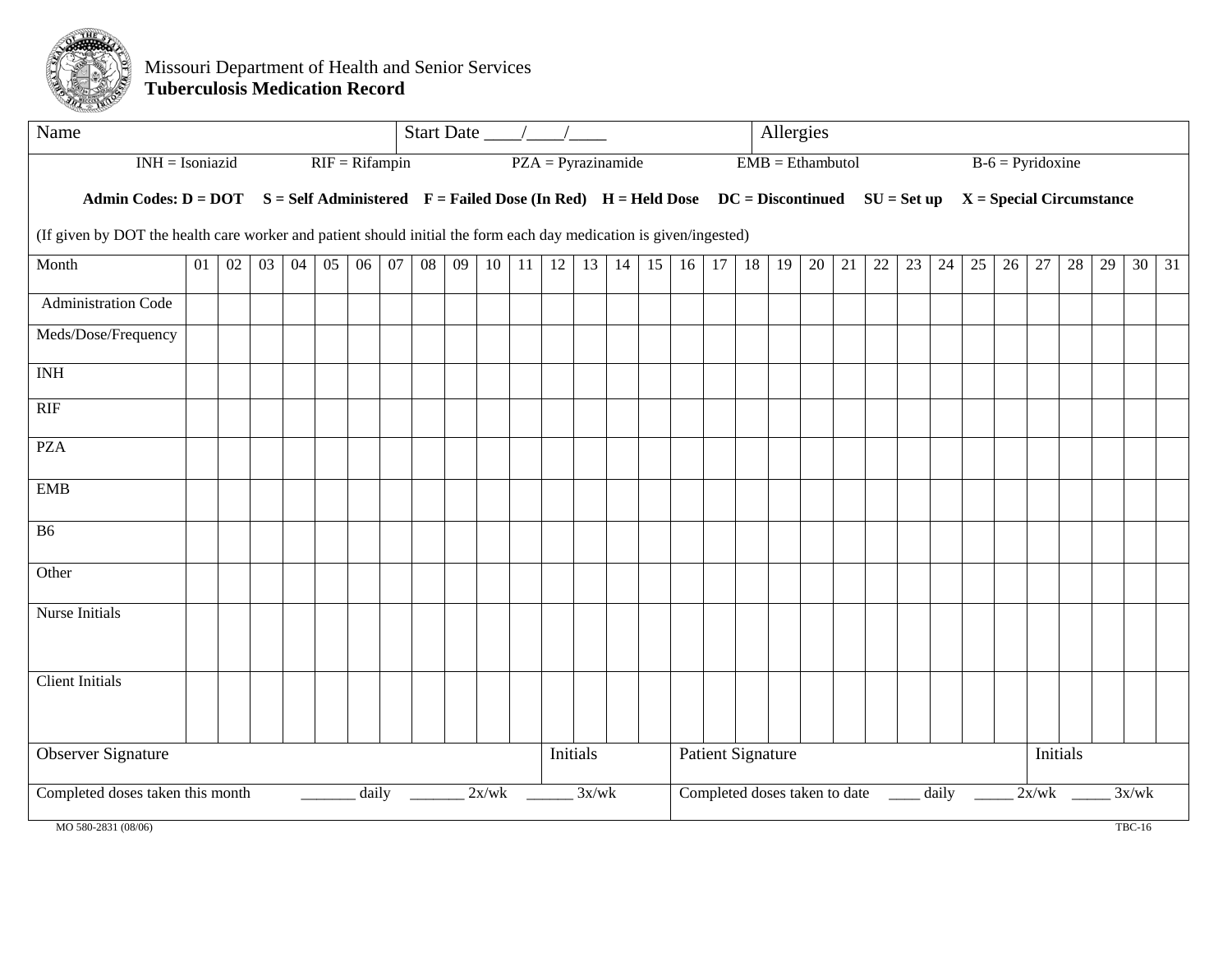#### <span id="page-15-0"></span>**MISSOURI DEPARTMENT OF HEALTH AND SENIOR SERVICES** TUBERCULIN SKIN TEST RECORD

**ADDRESS** 

**NAME** 

DATE OF BIRTH

CITY, STATE, ZIP CODE

#### SEE BACK OF CARD FOR SKIN TEST RESULTS MO 580-0840 (6-02)  $TBC-18$

 $\bar{z}$ 

**DATE** PROVIDER & AGENCY<br>SIGNATURE **TEST** RESULTS GIVEN<br>MO/DAY/YR READ<br>MO/DAY/YR **TYPE**  $\mathsf{mm}$  $mm$  $\mathsf{mm}$  $\mathsf{mm}$  $\mathsf{mm}$  $\mathsf{mm}$  $\mathsf{mm}$ **COMMENTS** RETAIN THIS DOCUMENT AS PROOF OF TUBERCULIN SKIN TESTING

AN EQUAL OPPORTUNITY/AFFIRMATIVE ACTION EMPLOYER<br>services provided on a nondiscriminatory basis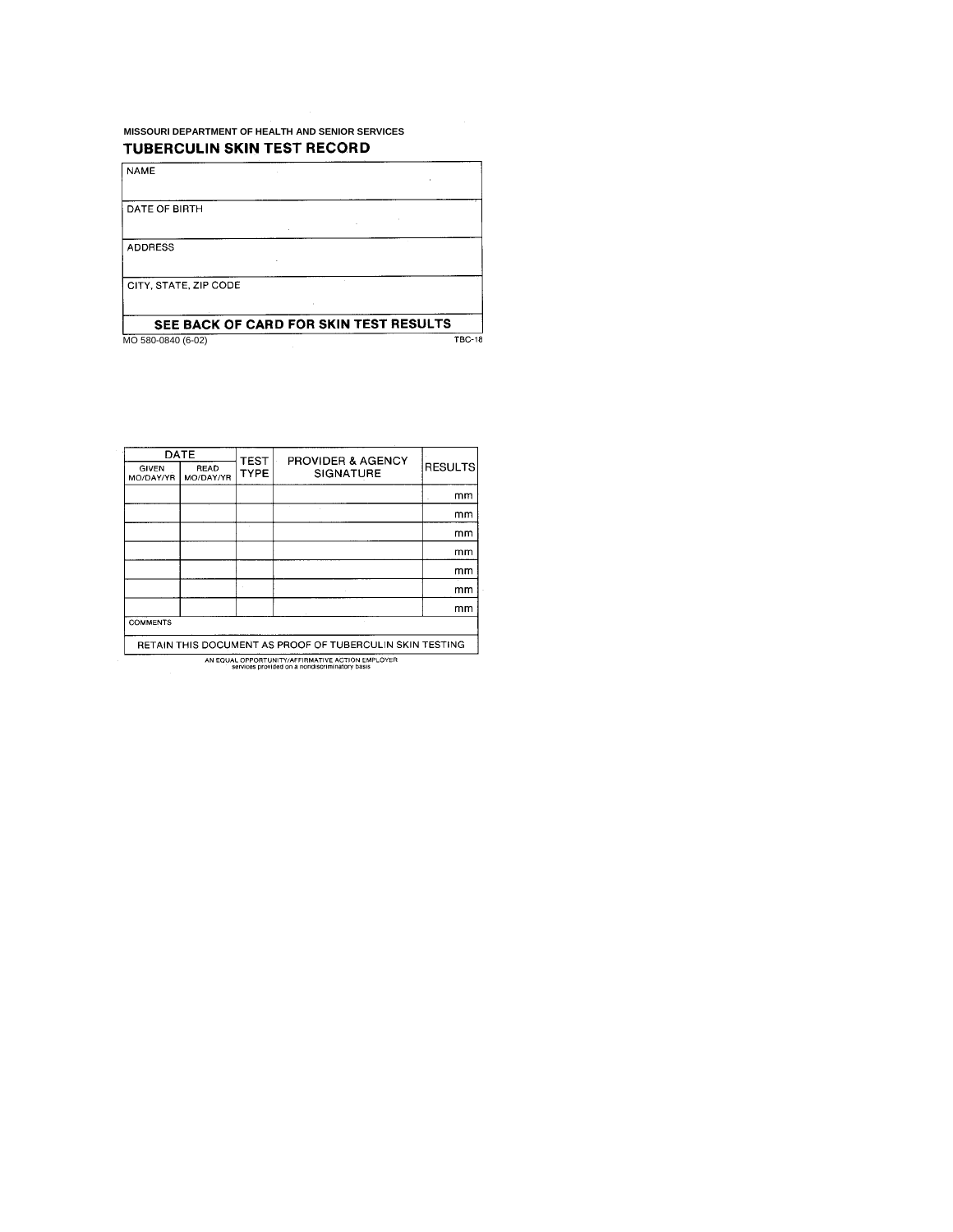<span id="page-16-0"></span>

| Missouri Deaprtment of Health & Senior Services<br>Certificate of Completion for TB Treatment |
|-----------------------------------------------------------------------------------------------|
|                                                                                               |
|                                                                                               |

\_\_\_\_\_\_\_\_\_\_\_\_\_\_\_\_\_\_\_\_\_\_\_\_\_\_\_\_\_\_\_\_\_\_\_\_\_\_

has successfully completed \_\_\_\_\_\_\_\_ months of treatment for Tuberculosis/LTBI

For more information, contact:

**\_\_\_\_\_\_\_\_\_ County Health Department** 

Telephone: ()

MO 580-2689 (12-03) TBC-19

| Meds:                  | Dosage |    | Date Started   Date Completed |
|------------------------|--------|----|-------------------------------|
| <b>INH</b>             |        |    |                               |
| <b>RIF</b>             |        |    |                               |
| <b>PZA</b>             |        |    |                               |
| <b>EMB</b>             |        |    |                               |
| <b>SM</b>              |        |    |                               |
|                        |        |    |                               |
|                        |        |    |                               |
| Last negative culture: |        |    | Date:                         |
| Last CXR results:      |        |    | Date:                         |
| PPD results:           |        | mm | Date:                         |

MO 580-2689 (12-03) TBC-19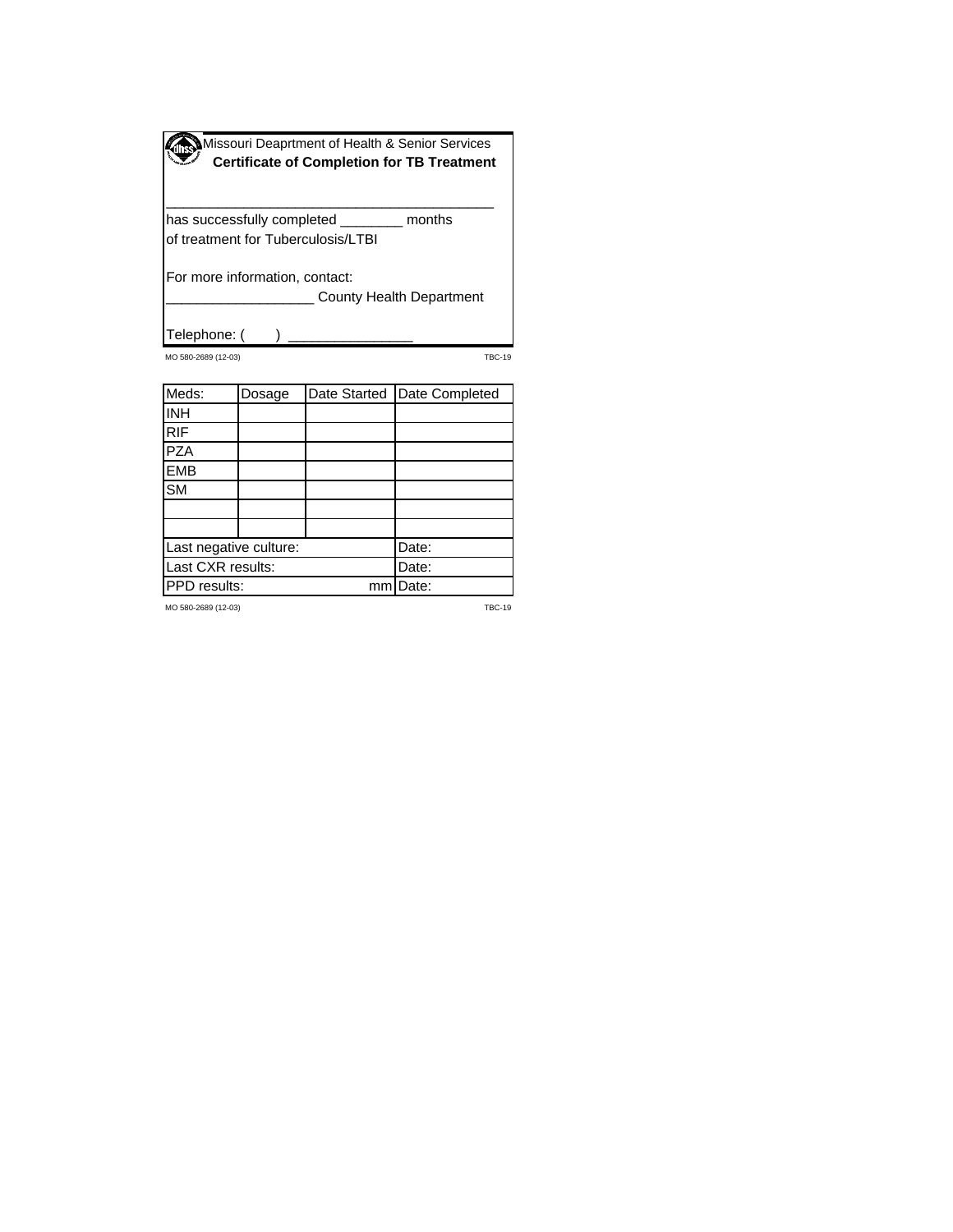<span id="page-17-0"></span>

#### MISSOURI DEPARTMENT OF HEALTH AND SENIOR SERVICES SECTION FOR COMMUNICABLE DISEASE PREVENTION **DIAGNOSTIC SERVICES ELIGIBILITY/AUTHORIZATION (TB)**

| PATIENT'S NAME                                                                                                                                                                                                                                                                                                                                                                                                                                                                                                                                                                                                                       |                               |                 |                                                                                                |               |                            | <b>SEX</b>              |                                       |  |  |  |
|--------------------------------------------------------------------------------------------------------------------------------------------------------------------------------------------------------------------------------------------------------------------------------------------------------------------------------------------------------------------------------------------------------------------------------------------------------------------------------------------------------------------------------------------------------------------------------------------------------------------------------------|-------------------------------|-----------------|------------------------------------------------------------------------------------------------|---------------|----------------------------|-------------------------|---------------------------------------|--|--|--|
|                                                                                                                                                                                                                                                                                                                                                                                                                                                                                                                                                                                                                                      |                               |                 |                                                                                                |               |                            | $\Box$ MALE             | $\Box$ FEMALE                         |  |  |  |
| <b>ADDRESS</b>                                                                                                                                                                                                                                                                                                                                                                                                                                                                                                                                                                                                                       |                               | <b>CITY</b>     |                                                                                                | <b>COUNTY</b> |                            | ZIP CODE                |                                       |  |  |  |
|                                                                                                                                                                                                                                                                                                                                                                                                                                                                                                                                                                                                                                      |                               |                 |                                                                                                |               |                            |                         |                                       |  |  |  |
| <b>TELEPHONE</b>                                                                                                                                                                                                                                                                                                                                                                                                                                                                                                                                                                                                                     |                               |                 | SOCIAL SECURITY NUMBER                                                                         |               | BIRTHDATE (MONTH/DAY/YEAR) |                         |                                       |  |  |  |
|                                                                                                                                                                                                                                                                                                                                                                                                                                                                                                                                                                                                                                      |                               |                 |                                                                                                |               |                            |                         |                                       |  |  |  |
| 1. IS PATIENT COVERED BY MEDICAID OR MEDICARE?                                                                                                                                                                                                                                                                                                                                                                                                                                                                                                                                                                                       |                               |                 | 2. IS PATIENT COVERED BY ANY OTHER HEALTH INSURANCE?                                           |               |                            |                         | 3. IS PATIENT COVERED BY VA BENEFITS? |  |  |  |
| $\Box$ YES<br>$\Box$ NO                                                                                                                                                                                                                                                                                                                                                                                                                                                                                                                                                                                                              |                               | $\Box$ YES      | $\Box$ NO                                                                                      |               | $\Box$ YES<br>$\Box$ NO    |                         |                                       |  |  |  |
| I affirm by my signature (mark) that the above statements are true to the best of my knowledge. I understand Diagnostic Services are for<br>evaluation of TB infection/disease (initial office visit, chest x-ray) with subsequent follow-up visits if necessary and approved through the<br>pay for office visits, chest x-ray and sputum induction (if needed). Any other services obtained are not covered and are the respon-<br>sibility of client (e.g. CT scans and routine labs).<br>the provider to obtain these services and also authorize the care provider to share information with the county/city health department. |                               |                 | County/City Health Department by the Disease Investigation Unit. Diagnostic Services will only |               |                            |                         |                                       |  |  |  |
|                                                                                                                                                                                                                                                                                                                                                                                                                                                                                                                                                                                                                                      |                               |                 |                                                                                                |               |                            |                         |                                       |  |  |  |
| SIGNATURE OF CLIENT OR PARENT/GUARDIAN (IF CLIENT IS A MINOR)                                                                                                                                                                                                                                                                                                                                                                                                                                                                                                                                                                        |                               |                 |                                                                                                |               |                            | <b>DATE</b>             |                                       |  |  |  |
|                                                                                                                                                                                                                                                                                                                                                                                                                                                                                                                                                                                                                                      |                               |                 |                                                                                                |               |                            |                         |                                       |  |  |  |
| DATE PPD TEST GIVEN                                                                                                                                                                                                                                                                                                                                                                                                                                                                                                                                                                                                                  | DATE READ                     |                 | <b>RESULTS</b>                                                                                 |               | <b>RISK FACTORS</b>        |                         |                                       |  |  |  |
| PHYSICIAN PROVIDER                                                                                                                                                                                                                                                                                                                                                                                                                                                                                                                                                                                                                   |                               |                 |                                                                                                |               |                            |                         |                                       |  |  |  |
| PHYSICIAN ADDRESS                                                                                                                                                                                                                                                                                                                                                                                                                                                                                                                                                                                                                    |                               | <b>CITY</b>     |                                                                                                | COUNTY        |                            | <b>TELEPHONE</b>        |                                       |  |  |  |
|                                                                                                                                                                                                                                                                                                                                                                                                                                                                                                                                                                                                                                      |                               |                 |                                                                                                |               |                            |                         |                                       |  |  |  |
| HEALTH DEPARTMENT EMPLOYEE SIGNATURE/HEALTH DEPARTMENT                                                                                                                                                                                                                                                                                                                                                                                                                                                                                                                                                                               |                               |                 |                                                                                                |               |                            | <b>DATE</b>             |                                       |  |  |  |
|                                                                                                                                                                                                                                                                                                                                                                                                                                                                                                                                                                                                                                      |                               |                 |                                                                                                |               |                            |                         |                                       |  |  |  |
| <b>DHSS USE ONLY</b>                                                                                                                                                                                                                                                                                                                                                                                                                                                                                                                                                                                                                 |                               |                 |                                                                                                |               |                            |                         |                                       |  |  |  |
| PRE-AUTHORIZATION NUMBER                                                                                                                                                                                                                                                                                                                                                                                                                                                                                                                                                                                                             |                               | DATE AUTHORIZED |                                                                                                |               | <b>AUTHORIZED BY</b>       |                         |                                       |  |  |  |
|                                                                                                                                                                                                                                                                                                                                                                                                                                                                                                                                                                                                                                      | <b>TYPE OF SERVICE NEEDED</b> |                 |                                                                                                |               |                            | <b>UNITS AUTHORIZED</b> |                                       |  |  |  |
| $\Box$ FIRST OFFICE VISIT (99205)                                                                                                                                                                                                                                                                                                                                                                                                                                                                                                                                                                                                    |                               |                 |                                                                                                |               |                            |                         |                                       |  |  |  |
| $\Box$ SUBSEQUENT OFFICE VISITS (99215)                                                                                                                                                                                                                                                                                                                                                                                                                                                                                                                                                                                              |                               |                 |                                                                                                |               |                            |                         |                                       |  |  |  |
| $\Box$ CHEST X-RAY (71020)                                                                                                                                                                                                                                                                                                                                                                                                                                                                                                                                                                                                           |                               |                 |                                                                                                |               |                            |                         |                                       |  |  |  |
| $\Box$ CHEST X-RAY INTERPRETATION (71020A)                                                                                                                                                                                                                                                                                                                                                                                                                                                                                                                                                                                           |                               |                 |                                                                                                |               |                            |                         |                                       |  |  |  |
| $\Box$ INDUCED SPUTUM COLLECTION (89350)                                                                                                                                                                                                                                                                                                                                                                                                                                                                                                                                                                                             |                               |                 |                                                                                                |               |                            |                         |                                       |  |  |  |
|                                                                                                                                                                                                                                                                                                                                                                                                                                                                                                                                                                                                                                      |                               |                 |                                                                                                |               |                            |                         |                                       |  |  |  |
| $\Box$ other                                                                                                                                                                                                                                                                                                                                                                                                                                                                                                                                                                                                                         |                               |                 |                                                                                                |               |                            |                         |                                       |  |  |  |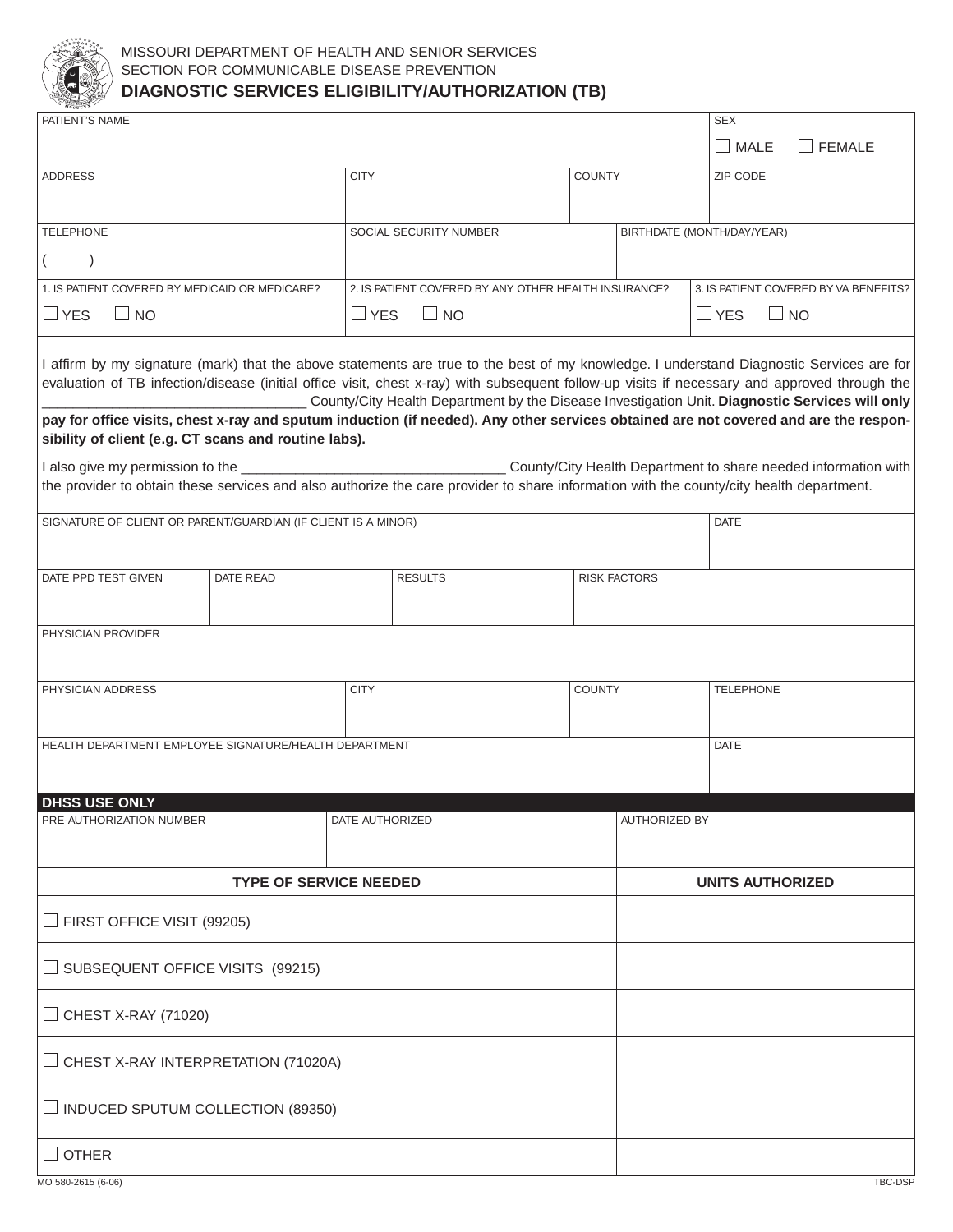<span id="page-18-0"></span>

Division of Environmental Health and Communicable Disease Prevention

**Section: 10.00 Sample Forms** Revised 04/05

Subsection: Annual Statement for Tuberculin Reactors | Page 1 of 1

# **ANNUAL STATEMENT FOR TUBERCULIN REACTORS**

**NAME:** 

DATE OF BIRTH:

**SIGNS/SYMPTOMS SCREENING (Yes/No):** 

- Cough lasting longer than three (3) weeks
- Unexplained fever
- Night sweats
- Unexplained weight loss
- Coughing up blood
- Chest pain

## **IF NONE OF THESE SYMPTOMS ARE PRESENT, A CHEST X-RAY IS NOT NECESSARY.**

\_\_\_\_\_\_\_\_\_\_\_\_\_\_\_\_\_\_\_\_\_\_\_\_\_\_\_\_\_\_\_\_ \_\_\_\_\_\_\_\_\_\_\_\_\_\_\_\_\_\_\_\_ Nurse/Physician Date

- [ ] I am tuberculin positive. I have had the recommended course of treatment for **tuberculosis infection** (LTBI).
- [ ] I am tuberculin positive. I have had the recommended course of treatment for **tuberculosis disease**.
- [ ] I am tuberculin positive. I have had one negative chest x-ray since becoming tuberculin skin test positive.

\_\_\_\_\_\_\_\_\_\_\_\_\_\_\_\_\_\_\_\_\_\_\_\_\_\_\_\_\_\_\_\_ \_\_\_\_\_\_\_\_\_\_\_\_\_\_\_\_\_\_\_\_

**If I develop any of the above symptoms, I agree to seek immediate medical attention.** 

Patient Date

**Missouri Department of Health and Senior Services Tuberculosis Case Management Manual**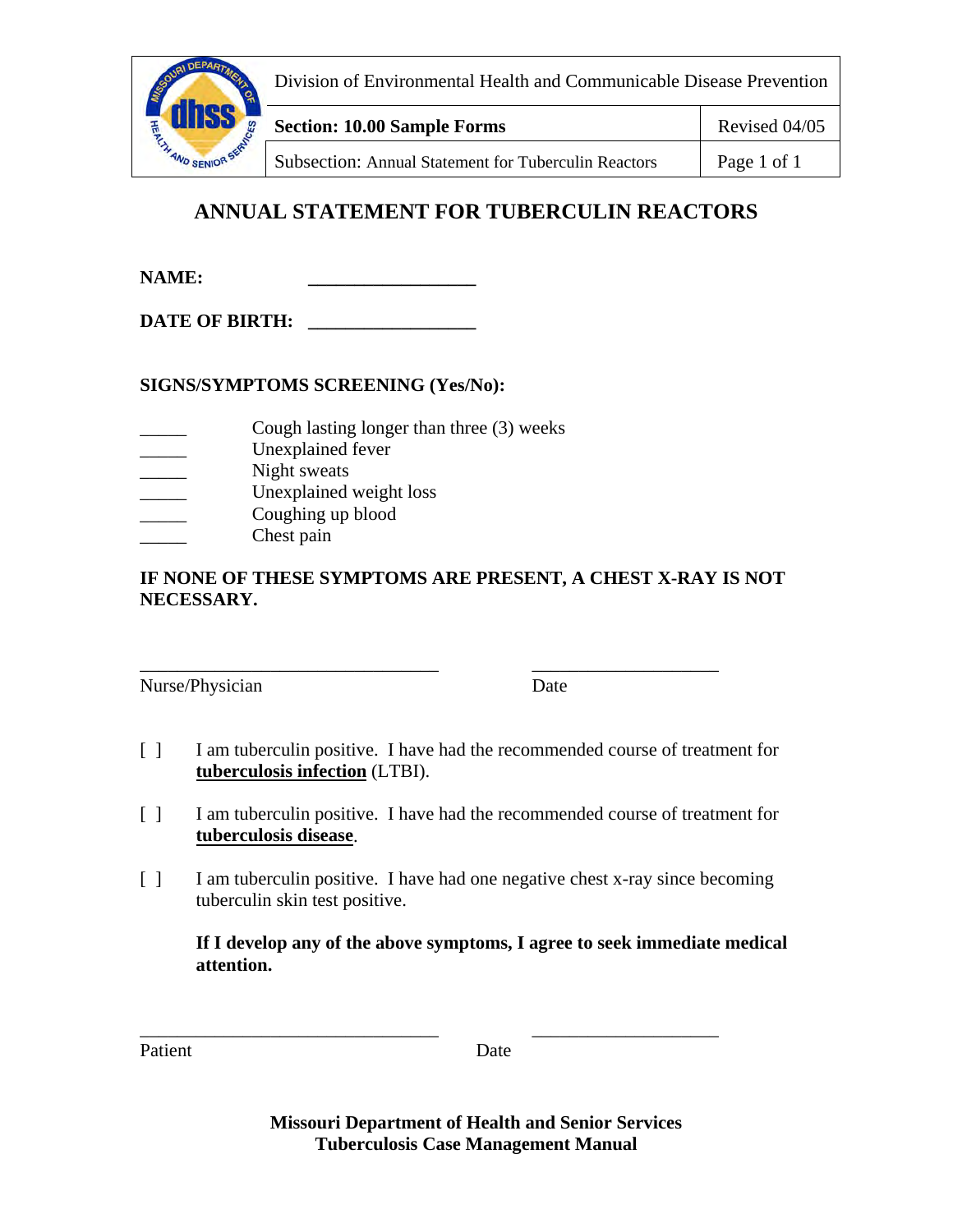<span id="page-19-0"></span>

Division of Community and Public Health

**Section: 10.00 Sample Forms** Revised 09/06

Subsection: 10.14 Check List for Active Disease | Page 1 of 1

## **Check list for Active Disease Case**

## **INITIAL WORKUP:**

|                                                                                                           | <b>YES</b> | NO | <b>NA</b> | <b>Notes</b> |
|-----------------------------------------------------------------------------------------------------------|------------|----|-----------|--------------|
| CD-1 completed                                                                                            |            |    |           |              |
| Conduct patient interview                                                                                 |            |    |           |              |
| Complete TB History (TBC-10) Form                                                                         |            |    |           |              |
| CD-1&TB History Form faxed/mailed to state TB nurse                                                       |            |    |           |              |
| Release of information signed                                                                             |            |    |           |              |
| Contact/source case investigation initiated                                                               |            |    |           |              |
| Patient education provided in client's primary language and<br>documented, Isolation procedures as needed |            |    |           |              |
| Admission note completed                                                                                  |            |    |           |              |
| Sputums sent to MRC for culture $\&$ sensitivity                                                          |            |    |           |              |
| Diagnostic services arranged, if needed                                                                   |            |    |           |              |
| HIV testing offered                                                                                       |            |    |           |              |
| Baseline LFT and eye exam, if applicable                                                                  |            |    |           |              |
| Prescriptions obtained and faxed to state contract pharmacy                                               |            |    |           |              |
| DOT initiated                                                                                             |            |    |           |              |
| Contact form mailed to district office (TBC-13)                                                           |            |    |           |              |

## **DURING TREATMENT:**

|                               | <b>MONTH1</b> | <b>MONTH 2</b> | <b>MONTH 3</b> | <b>MONTH 4</b> | <b>MONTH 5</b> | MONTH 6 |
|-------------------------------|---------------|----------------|----------------|----------------|----------------|---------|
| Assess & document on TBC-1    |               |                |                |                |                |         |
| LFT, if indicated             |               |                |                |                |                |         |
| $DOT$ (# of doses this month) |               |                |                |                |                |         |
| Sputums submitted             |               |                |                |                |                |         |
| TBC-1 sent to state TB nurse  |               |                |                |                |                |         |

## **COMPLETION OF TREATMENT:**

|                                             | YES | NO | <b>Notes</b> |
|---------------------------------------------|-----|----|--------------|
| Completion of therapy documented (including |     |    |              |
| # of doses received)                        |     |    |              |
| Completion letter to client                 |     |    |              |
| State TB Nurse notified                     |     |    |              |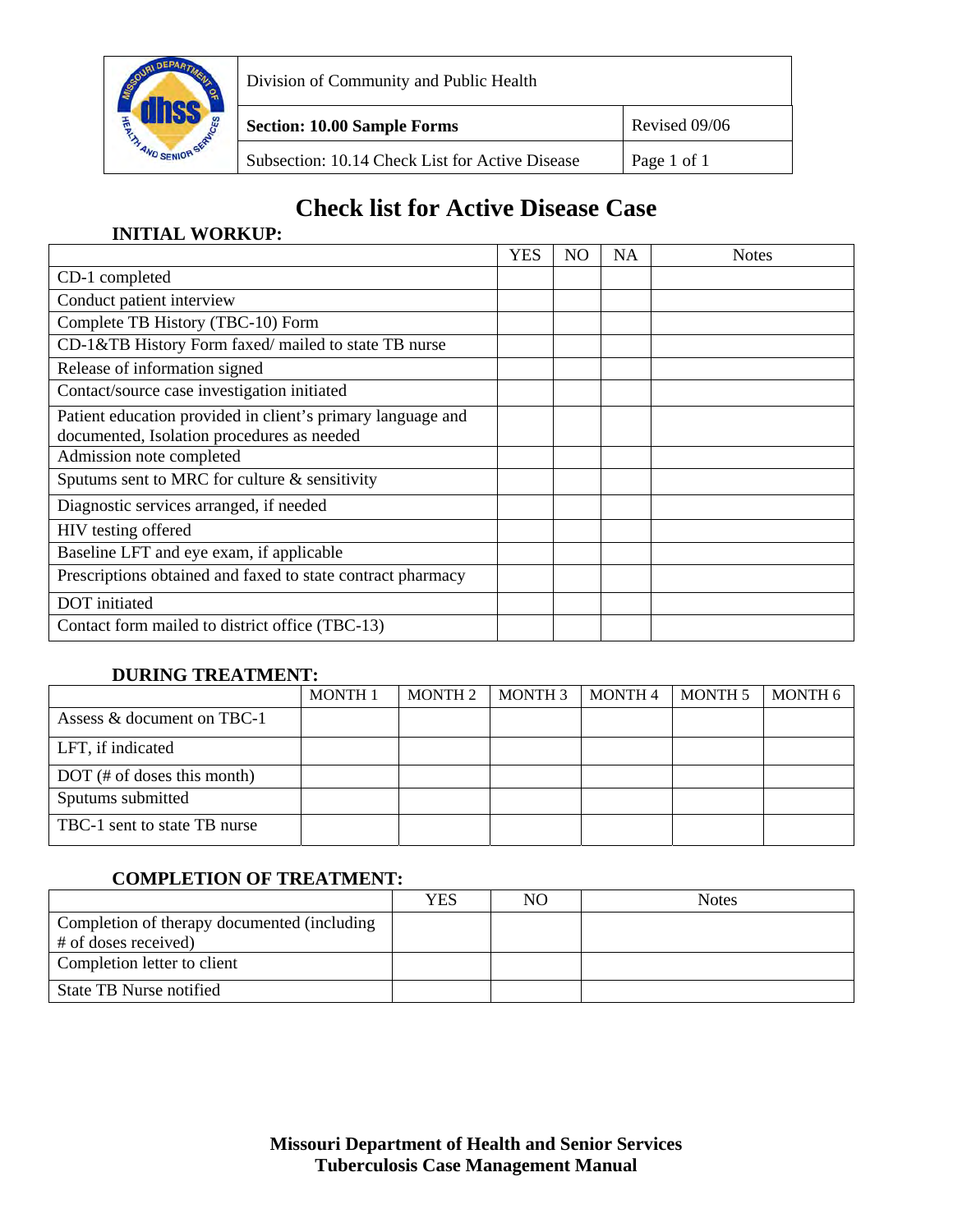<span id="page-20-0"></span>

MISSOURI DEPARTMENT OF HEALTH AND SENIOR SERVICES

## **PARTICIPATION AGREEMENT FOR PROFESSIONAL AND SPECIAL SERVICES**

| AND NOW<br><b>PROVIDER</b>  |                           |                                   |                                      |
|-----------------------------|---------------------------|-----------------------------------|--------------------------------------|
|                             |                           |                                   | <b>FUNDING SOURCE</b>                |
| <b>FEDERAL AGENCY NAME</b>  | <b>FEDERAL AWARD YEAR</b> | <b>STATE</b>                      | <b>FEDERAL</b>                       |
|                             |                           | %                                 | %                                    |
| <b>FEDERAL AWARD NUMBER</b> |                           | <b>RESEARCH &amp; DEVELOPMENT</b> | <b>SUBJECT TO A-133 REQUIREMENTS</b> |
|                             |                           | YES $\Box$ NO $\Box$              | $YES\Box$ NO $\Box$                  |
| <b>FEDERAL AWARD NAME</b>   |                           | <b>CFDA NUMBER</b>                | <b>CFDA TITLE</b>                    |
|                             |                           |                                   |                                      |

**AGREEMENT NUMBER** 

**O.A. VENDOR NUMBER** 

- 1. By signing below the Provider agrees to provide services or goods as needed to Missouri Department of Health and Senior Services (hereinafter referred to as Department) approved clients.
- 2. This agreement shall consist of this form, the attached Business Associate Provisions document, and the attached Terms and Conditions document which are incorporated herein by reference.
- 3. The Provider shall comply with the policies and procedures required by the Department in the delivery of services, supplies, appliances or pharmaceuticals and in submitting claims for payment, as described in the Program Billing Guidelines which are incorporated herein as if fully set out. The Department shall provide guidelines to the Provider.
- 4. Services authorized and resulting charges are subject to review and approval by the Department. Payments for service shall be in accordance with Program Billing guidelines in effect at the time services are provided.
- 5. The Provider shall make all reasonable efforts to pursue third-party payments for services subject to this agreement, unless otherwise indicated in Program Billing Guidelines. The Department must be notified within sixty (60) days of the Provider's receipt of third-party payment.
- 6. The Provider shall not require or request payment for authorized services from clients covered by this Agreement. The Provider shall have the express right to bill clients covered under this Agreement for services that are not authorized. Unauthorized services are those for which the Department has not given specific prior authorization. All billings for services provided to approved clients must be submitted to the Department no later than sixty (60) days following the date of services provided except that all bills must be submitted no later than thirty (30) days after the close of the state fiscal year on June 30, of each year.
- 7. Obligations under this agreement shall be suspended at such time as funds are not available to cover payment for services provided to qualified clients. However, suspension shall not eliminate coverage under this agreement for services which had been approved by the Department and which had already been furnished prior to the date of suspension.
- 8. This agreement shall be effective on the date of approval by the Department and shall continue in effect until such time as either party invokes termination as set forth in the attached Terms and Conditions document. Following any three- year period during which no services have been provided by the Provider in regard to this agreement, this agreement shall cease.
- 9. The Provider acknowledges that pursuant to the Federal Standards for Privacy of Individually Identifiable Health Information (45 CFR Parts 160 and 164), it is a business associate of the Department and it shall comply with the additional Business Associate Provisions document attached hereto and incorporated herein by reference.
- 10. If the Provider has not already submitted a properly completed State Vendor ACH/EFT Application for deposit into a bank account of the Provider, such Application shall accompany the partially-executed Agreement at the time the Provider returns the Agreement to the Department, as the Department will make payments to the Provider through Electronic Funds Transfer. Payment may be delayed until the ACH/EFT application is completed and approved.

| PROVIDER NAME (PLEASE TYPE)                                                   | PAYMENT MAILING ADDRESS (STREET, CITY, STATE, ZIP)                         |                                 |
|-------------------------------------------------------------------------------|----------------------------------------------------------------------------|---------------------------------|
|                                                                               |                                                                            |                                 |
|                                                                               |                                                                            |                                 |
| NAME OF AUTHORIZED REPRESENTATIVE                                             |                                                                            |                                 |
|                                                                               |                                                                            |                                 |
| SIGNATURE OF PROVIDER OR REPRESENTATIVE<br>DATE                               |                                                                            |                                 |
|                                                                               | <b>E-MAIL ADDRESS</b>                                                      |                                 |
|                                                                               |                                                                            |                                 |
| FEDERAL TAX I.D. OR SOCIAL SECURITY NO.                                       | STATE LICENSE NO. (IF APPLICABLE)                                          | <b>TELEPHONE NUMBER</b>         |
|                                                                               |                                                                            |                                 |
|                                                                               |                                                                            |                                 |
| <b>TYPE OF PROVIDER</b>                                                       |                                                                            | CERTIFIED MINORITY OR WOMEN     |
| □ PHARMACY<br>$\Box$ DENTIST<br><b>HOSPITAL</b>                               | $\Box$ THERAPIST                                                           | BUSINESS ENTERPRISE (MBE / WBE) |
| $\Box$ PHYSICIAN (M.D./D.O.)<br>$\Box$ OTHER                                  |                                                                            | $\sqcap$ YES<br>$\Box$ No       |
|                                                                               |                                                                            |                                 |
| <b>PROVIDER ENROLLMENT APPROVED</b>                                           |                                                                            |                                 |
| MISSOURI DEPARTMENT OF HEALTH AND SENIOR SERVICES, DIVISION OF ADMINISTRATION | <b>TITLE</b>                                                               | <b>DATE</b>                     |
| <b>DIRECTOR OR DESIGNEE</b>                                                   | Director or Designee, Division of                                          |                                 |
|                                                                               | Administration                                                             |                                 |
| MO 580-2780 (10-05)                                                           | <b>DISTRIBUTION: WHITE/GREEN - DHSS FILE: CANARY - RETURN TO PROVIDER:</b> | DH-97                           |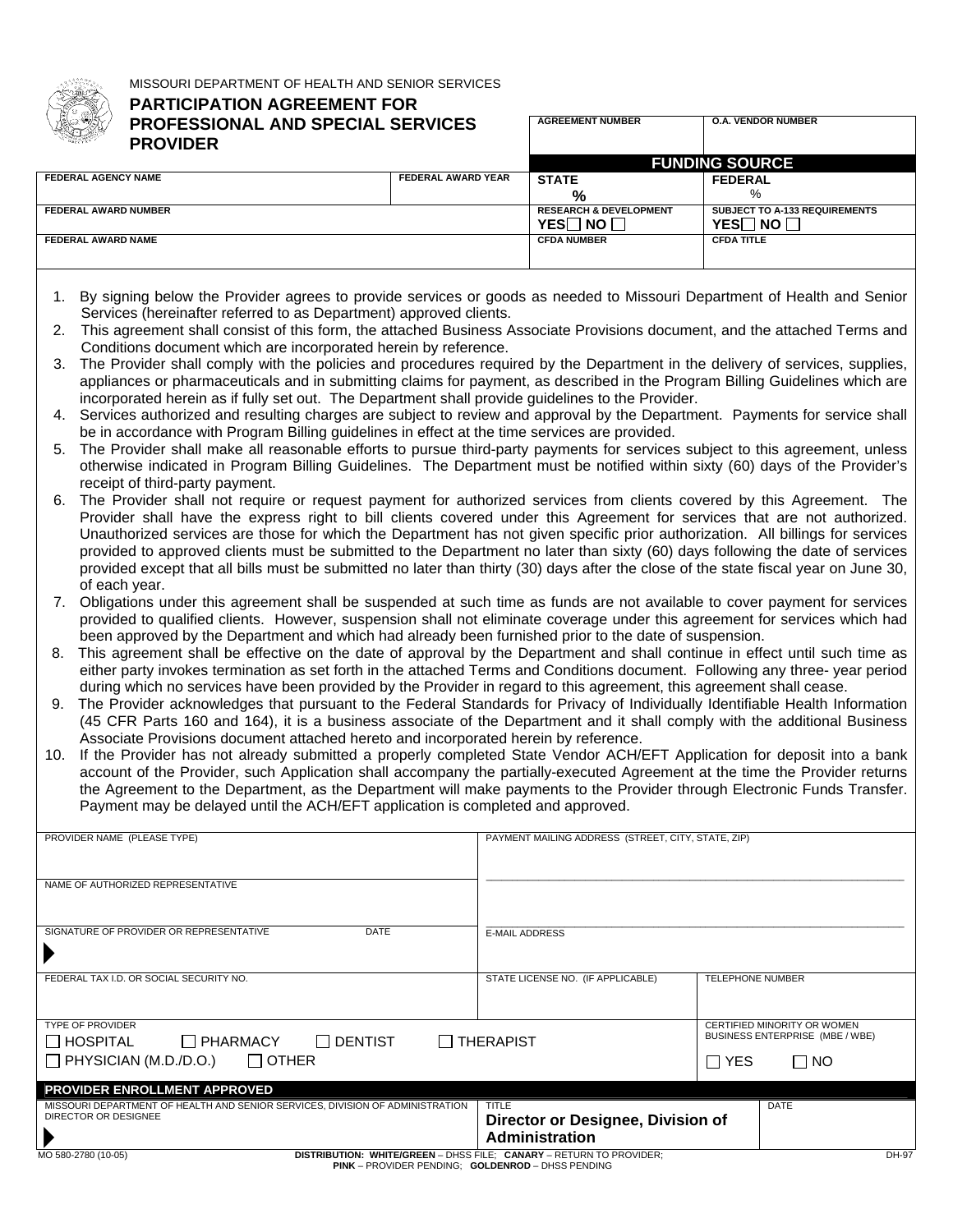<span id="page-21-0"></span>

| Client Name (Last, First, Middle) | Agency |              | $DCN/SSN/DOB$ |
|-----------------------------------|--------|--------------|---------------|
| Date/Type of Contact              |        | <b>NOTES</b> |               |
|                                   |        |              |               |
|                                   |        |              |               |
|                                   |        |              |               |
|                                   |        |              |               |
|                                   |        |              |               |
|                                   |        |              |               |
|                                   |        |              |               |
|                                   |        |              |               |
|                                   |        |              |               |
|                                   |        |              |               |
|                                   |        |              |               |
|                                   |        |              |               |
|                                   |        |              |               |
|                                   |        |              |               |
|                                   |        |              |               |
|                                   |        |              |               |
|                                   |        |              |               |
|                                   |        |              |               |
|                                   |        |              |               |
|                                   |        |              |               |
|                                   |        |              |               |
|                                   |        |              |               |
|                                   |        |              |               |
|                                   |        |              |               |
|                                   |        |              |               |
|                                   |        |              |               |
|                                   |        |              |               |
| MO 580-1161 (08/06)               |        |              | <b>HAS-44</b> |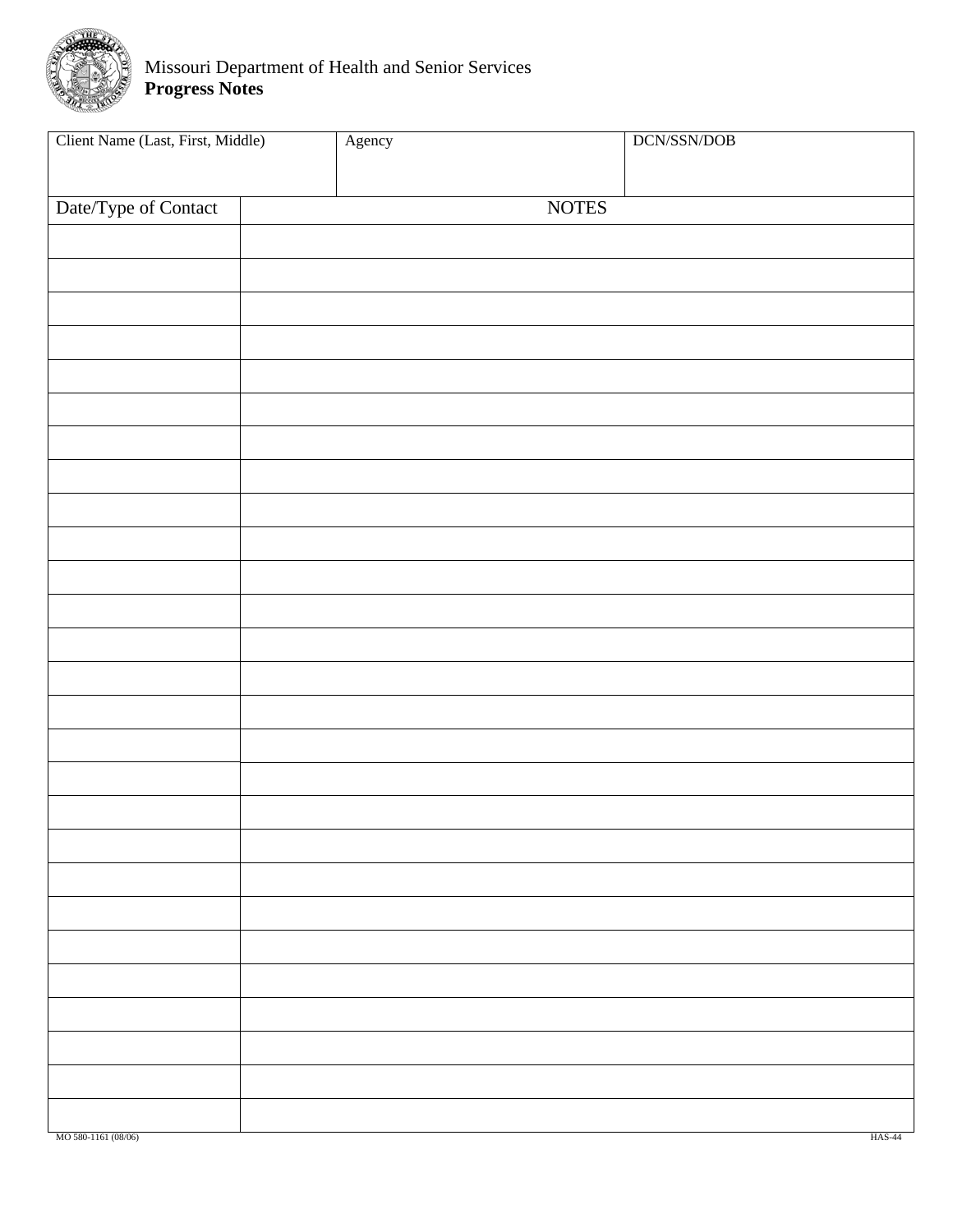| Date/Type of Contact | <b>NOTES</b>  |
|----------------------|---------------|
|                      |               |
|                      |               |
|                      |               |
|                      |               |
|                      |               |
|                      |               |
|                      |               |
|                      |               |
|                      |               |
|                      |               |
|                      |               |
|                      |               |
|                      |               |
|                      |               |
|                      |               |
|                      |               |
|                      |               |
|                      |               |
|                      |               |
|                      |               |
|                      |               |
|                      |               |
|                      |               |
|                      |               |
|                      |               |
|                      |               |
|                      |               |
|                      |               |
|                      |               |
|                      |               |
|                      |               |
|                      |               |
|                      |               |
|                      |               |
| MO 580-1161 (08/06)  | <b>HAS-44</b> |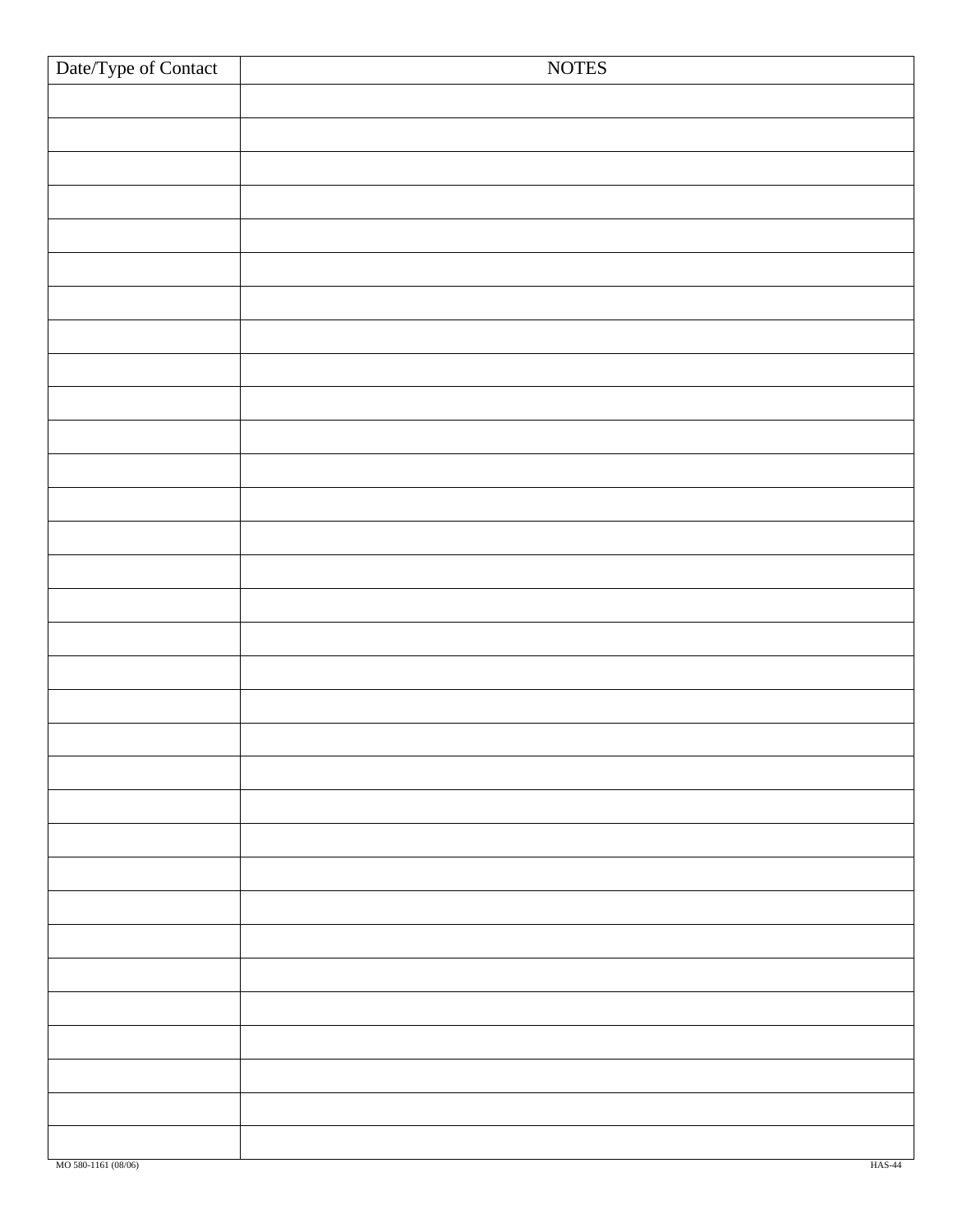<span id="page-23-0"></span>

Division of Environmental Health and Communicable Disease Prevention

**Section: 10.00 Sample Forms** Revised 4/05 Subsection: Tuberculosis Signs & Symptoms | Page 1 of 1

## **Tuberculosis Signs & Symptoms Checklist**

| Client Name: Client Name:                                                                     |            |                      |
|-----------------------------------------------------------------------------------------------|------------|----------------------|
| 1. Have you ever had a positive TB skin test?<br>If yes, have you received treatment?<br>When | Yes<br>Yes | No<br>N <sub>o</sub> |
| 2. Do you smoke?                                                                              | Yes        | No                   |
| 3. Do you have a cough?                                                                       | Yes        | No                   |
| 4. Do you cough up anything?                                                                  | Yes        | N <sub>o</sub>       |
| 5. Do you cough up blood?                                                                     | Yes        | N <sub>o</sub>       |
| 6. Have you lost weight?                                                                      | Yes        | N <sub>o</sub>       |
| 7. Has your appetite decreased?                                                               | Yes        | N <sub>o</sub>       |
| 8. Do you have fever or chills?                                                               | Yes        | N <sub>o</sub>       |
| 9. Do you have night sweats?                                                                  | Yes        | N <sub>o</sub>       |
| 10. Do you feel unusually tired or weak?                                                      | Yes        | N <sub>o</sub>       |
| 11. Do you have chest pains?                                                                  | Yes        | N <sub>o</sub>       |
| 12. Have you been in close contact with someone who has TB?                                   | Yes        | N <sub>o</sub>       |
| 13. Have you taken prednisone or steroids recently?                                           | Yes        | N <sub>o</sub>       |
| 14. Have you recently been treated for cancer?                                                | Yes        | N <sub>o</sub>       |
| 15. Have you ever been diagnosed with hepatitis or liver disease?                             | Yes        | N <sub>o</sub>       |
| 16. Do you drink alcohol?                                                                     | Yes        | N <sub>o</sub>       |
| 17. What is your current method of birth control?                                             |            |                      |
| 18. Are you pregnant?<br>Date of LMP:                                                         |            |                      |
| 19. How long have you lived in the United States?_______________________________              |            |                      |
| Comments: Comments:                                                                           |            |                      |
|                                                                                               |            |                      |
|                                                                                               |            |                      |

**Missouri Department of Health and Senior Services Tuberculosis Case Management Manual**